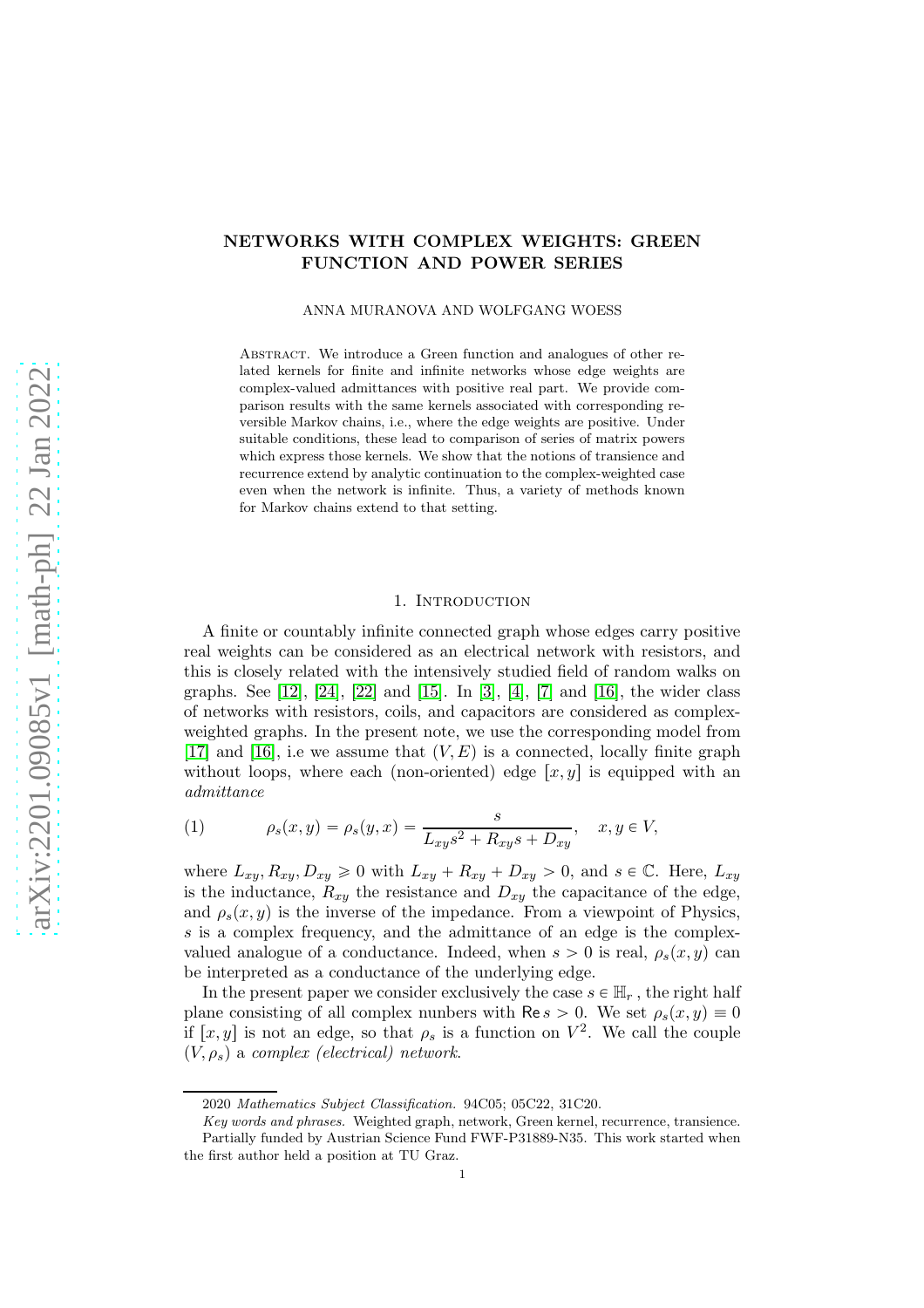We introduce the *admittance operator*  $P_s$ , which acts on functions  $f$ :  $V \to \mathbb{C}$  as follows:

(2) 
$$
P_s f(x) = \sum_{y} p_s(x, y) f(y), \text{ where}
$$

$$
p_s(x, y) = \frac{\rho_s(x, y)}{\rho_s(x)} \text{ with } \rho_s(x) = \sum_{y} \rho_s(x, y).
$$

The admittance [\(1\)](#page-0-0) is a positive-real function, that is,  $\text{Re } \rho_s(x, y) > 0$  when Re  $s > 0$ ; see [\[5\]](#page-20-6), [\[16\]](#page-20-4). Therefore  $P_s f(x)$  is well-defined at any vertex of our graph. When  $s \in \mathbb{R}_+$ , we see that  $P_s$  is a stochastic transition matrix which governs a nearest neighbour random walk. This is also true when all the vectors  $(L_{xy}, R_{xy}, D_{xy})$  are collinear (proportional). In particular, if they are same on each edge, then  $P_s$  is the transition matrix of the simple random walk on the graph, independently of s.

The main questions addressed in this note are threefold:

- ' How can the concept of transience (resp. recurrence) be formulated ?
- ' In the transient case, how can one construct (the analgoue of) the Green function ?
- ' To which extent can the latter be computed in terms of power series ? We analyse the analogues of the different Laplace type equations associated with  $P_s$  when s is complex, as compared to the well-understood case when

it is real. We first prove, resp. recall some basic estimates of admittances in Section [2.](#page-1-0) In Section [3,](#page-3-0) we introduce the Green function for finite networks with boundary, a non-empty subset of the vertex set where the network is grounded. We relate the Green function, resp., the analogues of escape probabilities, with the effective impedance defined in [\[17\]](#page-20-5), [\[16\]](#page-20-4). It is convenient to work with the inverse of effective impedance, that is, the effective admittance, which corresponds to the total amount of current in the electrical network. In this context, we provide first comparisons of associated power series with analogous ones for reversible Markov chains.

Our main effort concerns infinite networks, and in Section [4,](#page-7-0) we study the effective admittance both in presence of a boundary  $\partial V \subsetneq V$  as well as the effective admittance between a source vertex and infinity. The latter leads to the notion of transience, resp. recurrence, and our main result is that this does not depend on the parameter  $s \in \mathbb{H}_r$ , and that in the transient case, one always can construct a Green kernel in extension of the well-understood case when  $s > 0$ . In the final Section [5,](#page-15-0) show how that Green kernel can be used when the network is a tree. We construct the Martin kernel and provide a Poisson type integral representation of all harmonic functions over the boundary at infinity of the tree. In the specific case of a free group, we have a closer look at the applicability of our comparison results between the complex network and the ones associated wiith positive real weights.

## 2. Inequalities for admittance operators

<span id="page-1-0"></span>Notational convention. In the sequel, we shall compare the complexweighted admittance operators  $P_s$  with non-negative, stochastic transition operators. In order to better visualize these different types, we shall use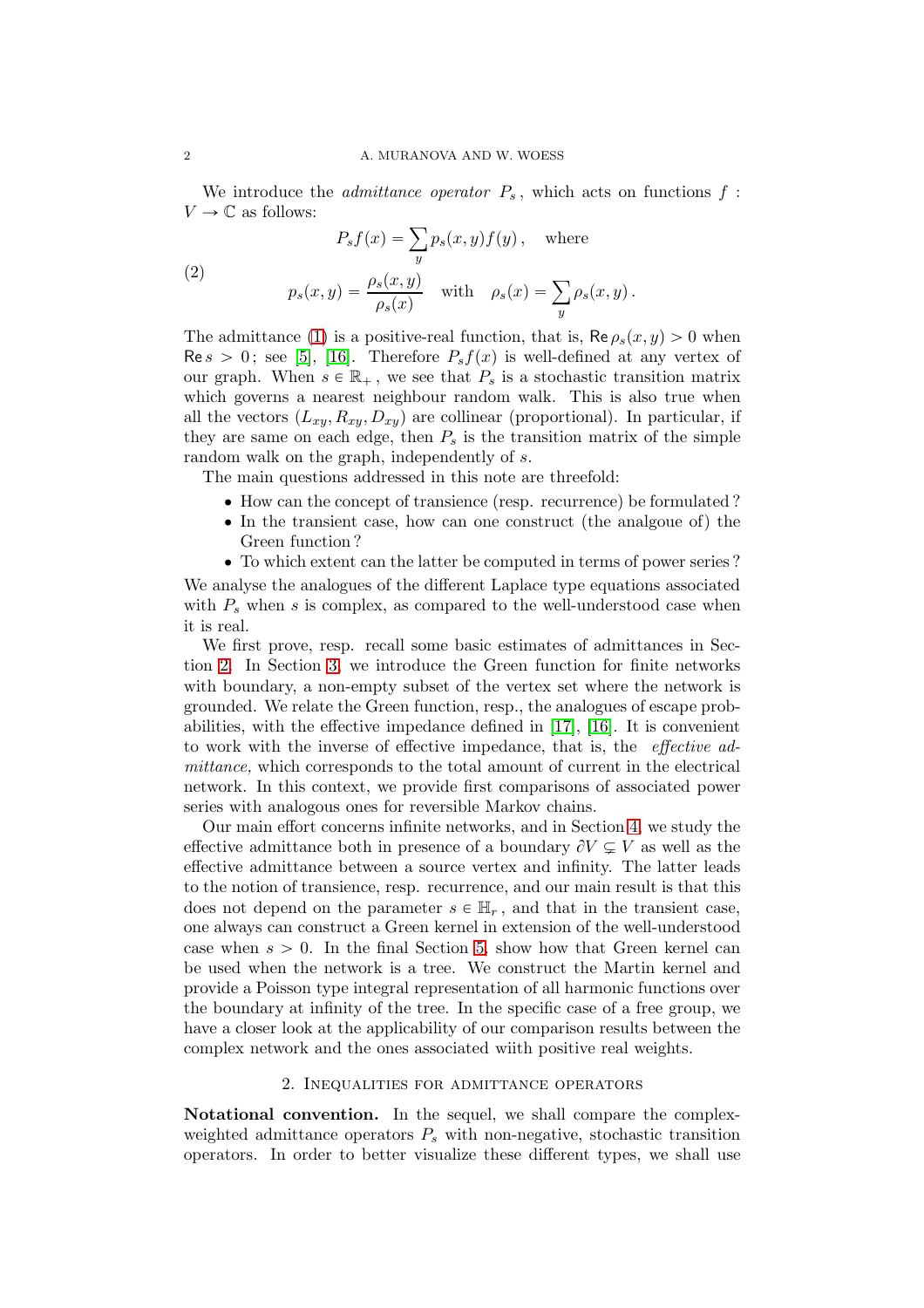slightly different fonts: **P** and  $p(x, y)$  will refer to stochastic transition operators – even though  $P_s = P_s$  when  $s > 0$ .

<span id="page-2-2"></span>**Lemma 2.1.** The admittance  $(1)$  of any edge is a positive-real function of s. The following estimates hold.

<span id="page-2-0"></span>(3) 
$$
|\rho_s(x,y)| \leq \frac{|s|}{\text{Re } s} \rho_{|s|}(x,y),
$$

<span id="page-2-1"></span>(4) 
$$
|\rho_s(x,y)| \leq \frac{|s|}{\text{Re } s} \text{ Re } \rho_s(x,y)
$$

Proof. We first reconsider the property of being positive-real. Note that for any complex number  $s \in \mathbb{C}$ , Re  $s > 0$  if and only if Re  $1/s > 0$ . We have

$$
\operatorname{Re}\frac{1}{\rho_s(x,y)} = L_{xy}\operatorname{Re}s + R_{xy} + D_{xy}\operatorname{Re}\frac{1}{s} > 0, \text{ whenever } \operatorname{Re}s > 0.
$$

Next, note that

(5) 
$$
|\rho_s(x,y)| \geq \rho_{|s|}(x,y).
$$

Also note that

$$
\text{Re} \, \frac{1}{\rho_s(x,y)} = L_{xy} \, \text{Re} \, s + R_{xy} + D_{xy} \frac{\text{Re} \, s}{|s|^2} \geqslant \frac{\text{Re} \, s}{|s|} \, \frac{1}{\rho_{|s|}(x,y)}
$$

Therefore

<span id="page-2-3"></span>
$$
\frac{1}{|\rho_s(x,y)|} \geqslant \text{Re} \, \frac{1}{\rho_s(x,y)} \geqslant \frac{\text{Re} \, s}{|s|} \, \frac{1}{\rho_{|s|}(x,y)},
$$

which proves [\(3\)](#page-2-0) Regarding [\(4\)](#page-2-1), we use that for  $z \in \mathbb{C}$ , one has Re  $z =$  $|z|^2$  Re  $1/z$ . Thus

$$
\operatorname{Re}\rho_s(x,y) = |\rho_s(x,y)|^2 \operatorname{Re}\frac{1}{\rho_s(x,y)} \ge |\rho_s(x,y)|^2 \frac{\operatorname{Re}s}{|s|} \frac{1}{\rho_{|s|}(x,y)}
$$

$$
\ge |\rho_s(x,y)| \frac{\operatorname{Re}s}{|s|},
$$

and [\(4\)](#page-2-1) holds.  $\Box$ 

In addition to the operators (matrices)  $P_s$  (resp.  $P_s$  when  $s > 0$ ) we also introduce the transition operators  $\widetilde{P}_s$  and  $\widetilde{P}_s$  with matrix entries

(6) 
$$
\widetilde{\boldsymbol{p}}_s(x,y) = \frac{\text{Re}\,\rho_s(x,y)}{\text{Re}\,\rho_s(x)} \quad \text{and} \quad \widetilde{\boldsymbol{p}}_s(x,y) = \frac{|\rho_s(x,y)|}{|\rho|_s(x)}
$$

where  $|\rho|_s(x) = \sum_y |\rho_s(x, y)|$ . From Lemma [2.1,](#page-2-2) we get the following comparison.

<span id="page-2-4"></span>**Proposition 2.2.** For any  $s \in \mathbb{H}_r$  and all  $x, y \in V$ ,

$$
|p_s(x,y)| \leqslant \frac{|s|}{\text{Re } s} \widetilde{\boldsymbol{p}}_s(x,y), \quad |p_s(x,y)| \leqslant \frac{|s|}{\text{Re } s} \widetilde{\boldsymbol{p}}_s(x,y), \quad \text{and}
$$

$$
|p_s(x,y)| \leqslant \left(\frac{|s|}{\text{Re } s}\right)^2 \boldsymbol{p}_{|s|}(x,y).
$$

Proof. Using [\(4\)](#page-2-1), we obtain

$$
|\rho_s(x)| \ge \text{Re}\,\rho_s(x) = \sum_y \text{Re}\,\rho_s(x,y) \ge \frac{\text{Re}\,s}{|s|} \sum_y |\rho_s(x,y)|,
$$

.

,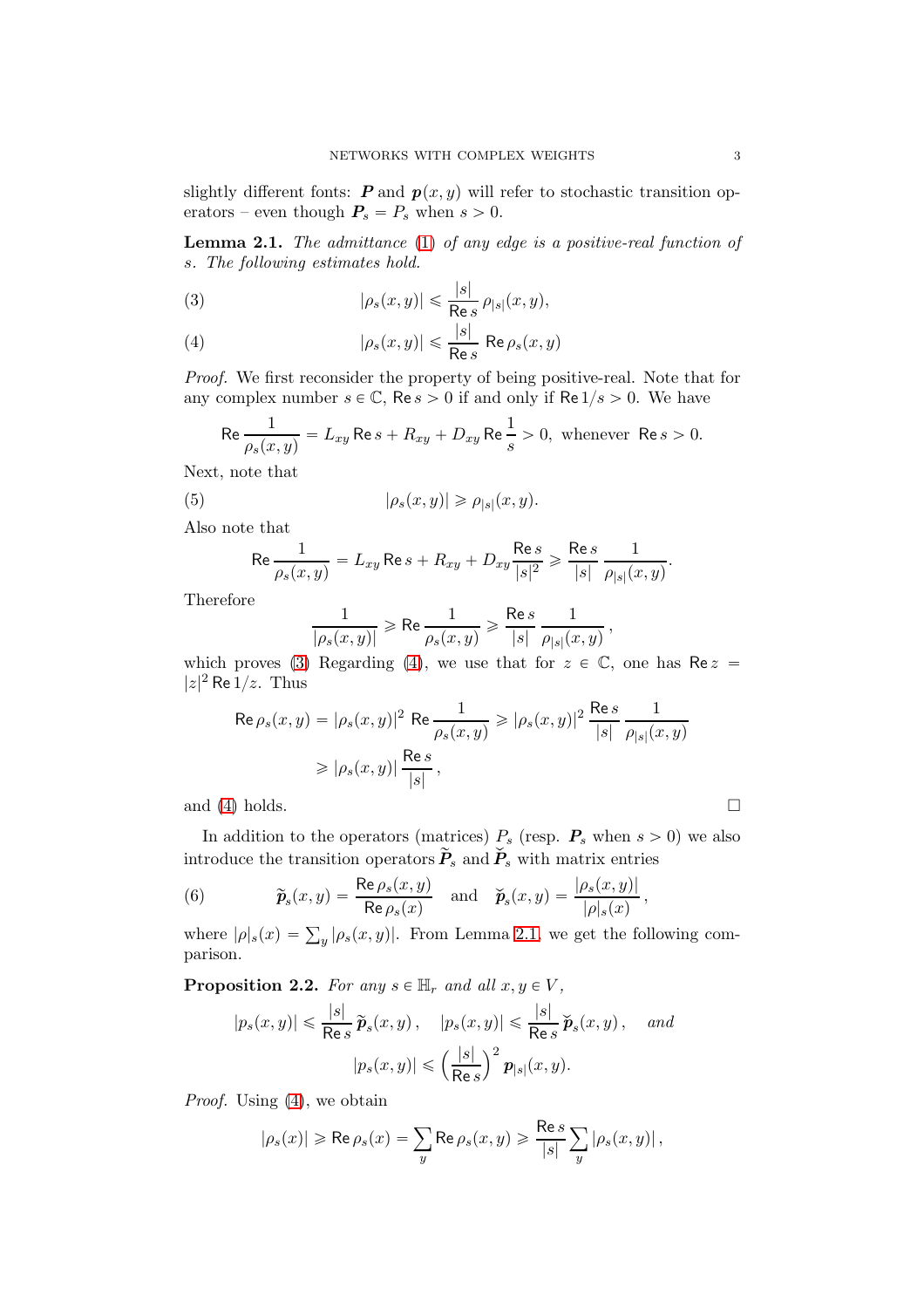and the first two of the proposed inequalities follow. Combining the above with [\(3\)](#page-2-0) and [\(5\)](#page-2-3) yields the third one.  $\square$ 

Recall that when  $s > 0$  is real,  $P_s$  the transition operator of a random walk. This also holds when all three-dimensional vectors  $(L_{xy}, R_{xy}, D_{xy})$  are collinear, in which case  $P<sub>s</sub>$  is independent of the value of s. We also have the following comparison.

<span id="page-3-2"></span>**Lemma 2.3.** If  $0 < s < t$  (both real) then for all  $x, y \in V$ 

$$
(s/t)\,\rho_t(x,y) \leq \rho_s(x,y) \leq (t/s)\,\rho_t(x,y), \quad \text{whence}
$$

$$
(s/t)^2 \,\mathbf{p}_t(x,y) \leq \mathbf{p}_s(x,y) \leq (t/s)^2 \,\mathbf{p}_t(x,y).
$$

*Proof.* This is elementary: for real  $L, R, D \geq 0$  with  $L+R+D > 0$ , consider the function

$$
g(L, R, D) = \frac{Ls + R + D/s}{Lt + R + D/t}.
$$

For maximising, resp. minimising q, it suffices to consider  $L + R + D = 1$ , and one finds that in the simplex  $\{(L, D) : L + D \leq 1, L \geq 0, D \geq 0\}$ , the extrema of  $g(L, 1-L-D, D)$  lie in the corners, whence the maximum is  $t/s$  and the minimum is  $s/t$ and the minimum is  $s/t$ .

<span id="page-3-1"></span>**Corollary 2.4.** For  $s \in \mathbb{H}_r$  and  $t > 0$ , we have for all  $x, y \in V$ 

$$
|p_s(x,y)| \leq \frac{1}{(\mathsf{Re}\, s)^2}\,\max\Bigl\{\frac{|s|^4}{t^2}\,,\, t^2\Bigr\}\, \textit{\textbf{p}}_t(x,y)\,.
$$

(Note the particular case  $t = 1$ .) This means that we can investigate some properties of our complex-weighted network via comparison with the corresponding random walks with transition probabilities  $p_t(x, y)$ , where  $t > 0$ , or  $\widetilde{p}_s(x, y)$ , respectively.

Notation: in the sequel, we shall write

 $\Pi_+ = \{P_t, \widetilde{P}_s, \widetilde{P}_s : t > 0, s \in \mathbb{H}_r\}$ 

for the collection of the stochastic matrices that come up in our context, and

$$
\mathbf{\Pi} = \mathbf{\Pi}_+ \cup \{P_s : s \in \mathbb{H}_r\}.
$$

<span id="page-3-0"></span>3. The Green function on finite networks with boundaries

Let  $(V, \rho)$  be a finite network. We fix a non-empty proper subset  $\partial V$  of V. We consider  $V^{\circ} = V \backslash \partial V$  as the *interior* of our graph.

If  $P = (p(x, y))_{x, y \in V}$  is any real or complex matrix indexed by V, then we let

$$
P_{V^{\circ}} = (p(x, y))_{x, y \in V^{\circ}} \quad \text{and} \quad P_{V^{\circ}, \partial V} = (p(x, y))_{x \in V^{\circ}, y \in \partial V}.
$$

We write  $P_{V^{\circ}}^n = (p_{V^{\circ}}^{(n)}(x, y))_{x, y \in V^{\circ}}$ , so that in particular,  $P_{V^{\circ}}^0 = I_{V^{\circ}}$  is the identity matrix over  $V^{\circ}$ .

**Definition 3.1.** Whenever the matrix  $I_{V^{\circ}} - P_{V^{\circ}}$  is invertible, let

$$
G_{V^{\circ}}^{P} = (I_{V^{\circ}} - P_{V^{\circ}})^{-1}.
$$

Its matrix elements  $G_{V^{\circ}}^P(x, y)$  are called the *Green function* or *Green kernel* of  $P$  with respect to the chosen interior  $V^o$ .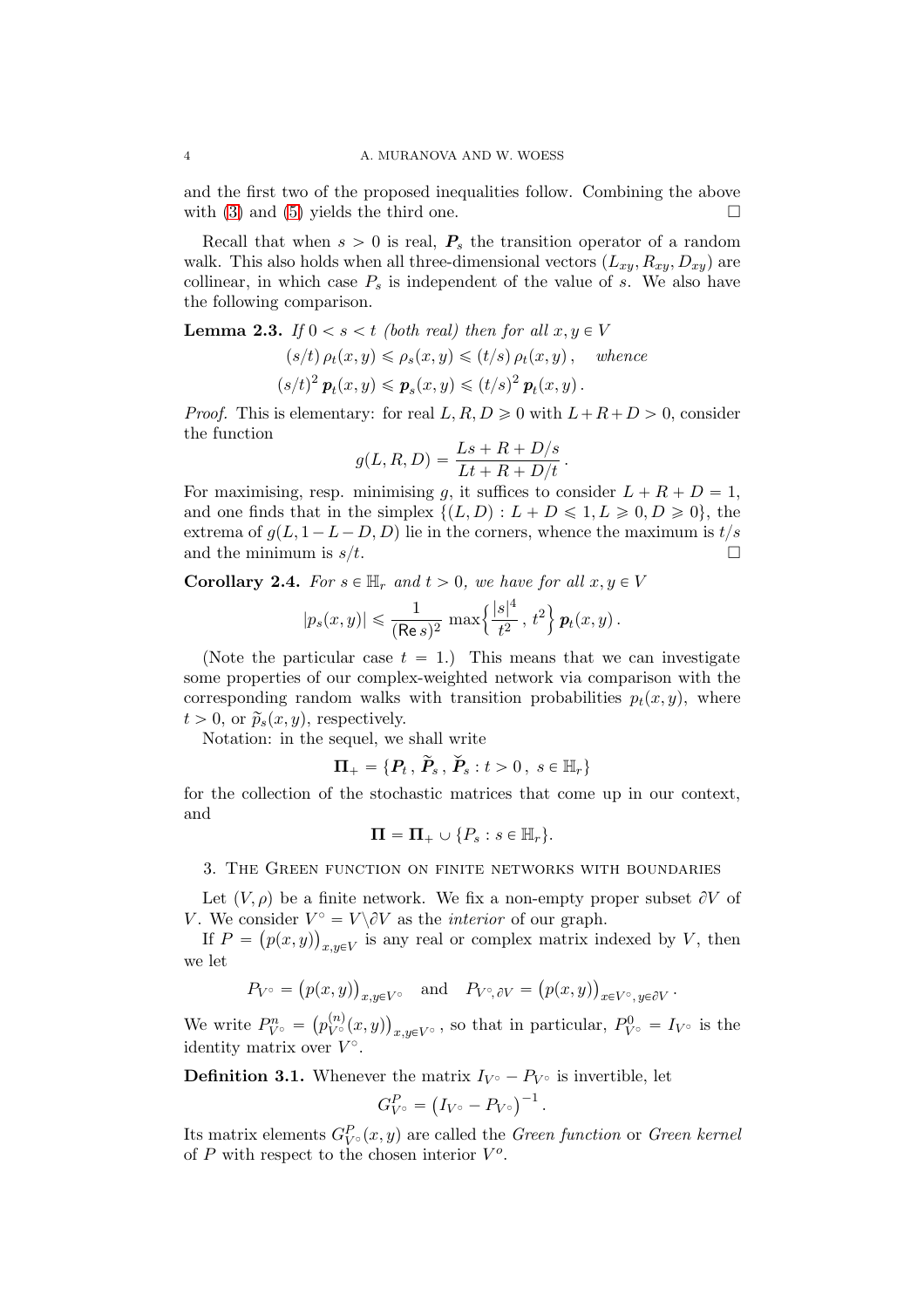Since each of the stochastic matrices  $P \in \Pi_+$  is irreducible, it is a quite elementary fact that  $G_V^P$  exists; see e.g. [\[13,](#page-20-7) Lemma 2.4]. For the Markov chain with transition matrix **P** starting at vertex x, we have that  $G_{V^{\circ}}^{P}(x, y)$ is the expected number of visits in y before leaving the interior  $V^{\circ}$ . Furthermore, it follows from [\[18\]](#page-20-8) and [\[11\]](#page-20-9) that also for complex weights with positive real part,  $I_{V} \circ -P_{s|V} \circ$  is invertible for every  $s \in \mathbb{H}_r$ . See in particular the proof of [\[18,](#page-20-8) Theorem 2].

**Definition 3.2.** If  $P \in \Pi$ , then the associated normalized weighted Laplacian  $\Delta_P$  is the operator acting on functions  $f: V \to \mathbb{C}$  by

$$
\Delta_P f(x) = \sum_{y:y \sim x} \bigl( f(y) - f(x) \bigr) p(x, y).
$$

A function  $v : V \to \mathbb{C}$  is called *harmonic on*  $V^{\circ}$  with respect to  $\Delta_P$  if

<span id="page-4-0"></span>
$$
\Delta_P v(x) = 0
$$

for any  $x \in V^{\circ}$ . Now choose  $a \in V^{\circ}$  and consider the *augmented boundary*  $\partial^a V = \partial V \cup \{a\}$  as well as the reduced interior  $V^a = V^{\circ}\{a\}$ . Harmonic functions come up in the following Dirichlet problem.

(7) 
$$
\begin{cases} \Delta_P v(x) = 0 \text{ on } V^a, \\ v(a) = 1, \\ v|_{\partial V} \equiv 0. \end{cases}
$$

Our interest is in  $P = P_s$  and the associated Dirichlet problem with complex weights. By [\[18\]](#page-20-8) and [\[11\]](#page-20-9) this problem has a unique solution  $v = v^a$  whenever  $\text{Re } s > 0$ . Indeed, the function  $v|_{\partial^a V}$  provides the (augmented) boundary data, and the solution can be given in two ways:

<span id="page-4-3"></span>(8) For 
$$
P = P_s
$$
,  $v|_{V^a} = G_{V^a}^P P_{V^a, \partial^a V} v|_{\partial^a V}$ 

<span id="page-4-2"></span>(9) and 
$$
v|_{V^{\circ}} = G_{V^{\circ}}^{P}(\cdot, a)/G_{V^{\circ}}^{P}(a, a)
$$

where (as usual) functions are to be seen as column vectors. Indeed, one easily checks that both formulas provide a solution of [\(7\)](#page-4-0), and by uniquenss, they coincide.

The Dirichlet problem has a physical interpretation. In the electrical network model, the vertex a is the source, where the potential is kept at 1, and  $\partial V$  is the set of grounded nodes. Then  $v(x)$  is the complex voltage at the vertex  $x$  (for the complex frequency s). This leads to the following definition.

<span id="page-4-4"></span>**Definition 3.3.** [\[17\]](#page-20-5), [\[18\]](#page-20-8) For the finite network  $(V, \rho_s)$  with  $s \in \mathbb{H}_r$ , the admittance<sup>[1](#page-4-1)</sup> between the source vertex a and the grounded set  $\partial V$  is defined by

$$
\mathcal{Y}_s(a \to \partial V) = \sum_{x:x \sim a} (1 - v(x)) \rho_s(a, x) = \sum_{b \in \partial V} \sum_{y:y \sim b} v(y) \rho_s(y, b)
$$

$$
= \frac{1}{2} \sum_{x,y \in V} |v(x) - v(y)|^2 \rho_s(x, y),
$$

<span id="page-4-1"></span><sup>&</sup>lt;sup>1</sup>In [\[18\]](#page-20-8), the symbol  $P$  is used for the admittance of the network.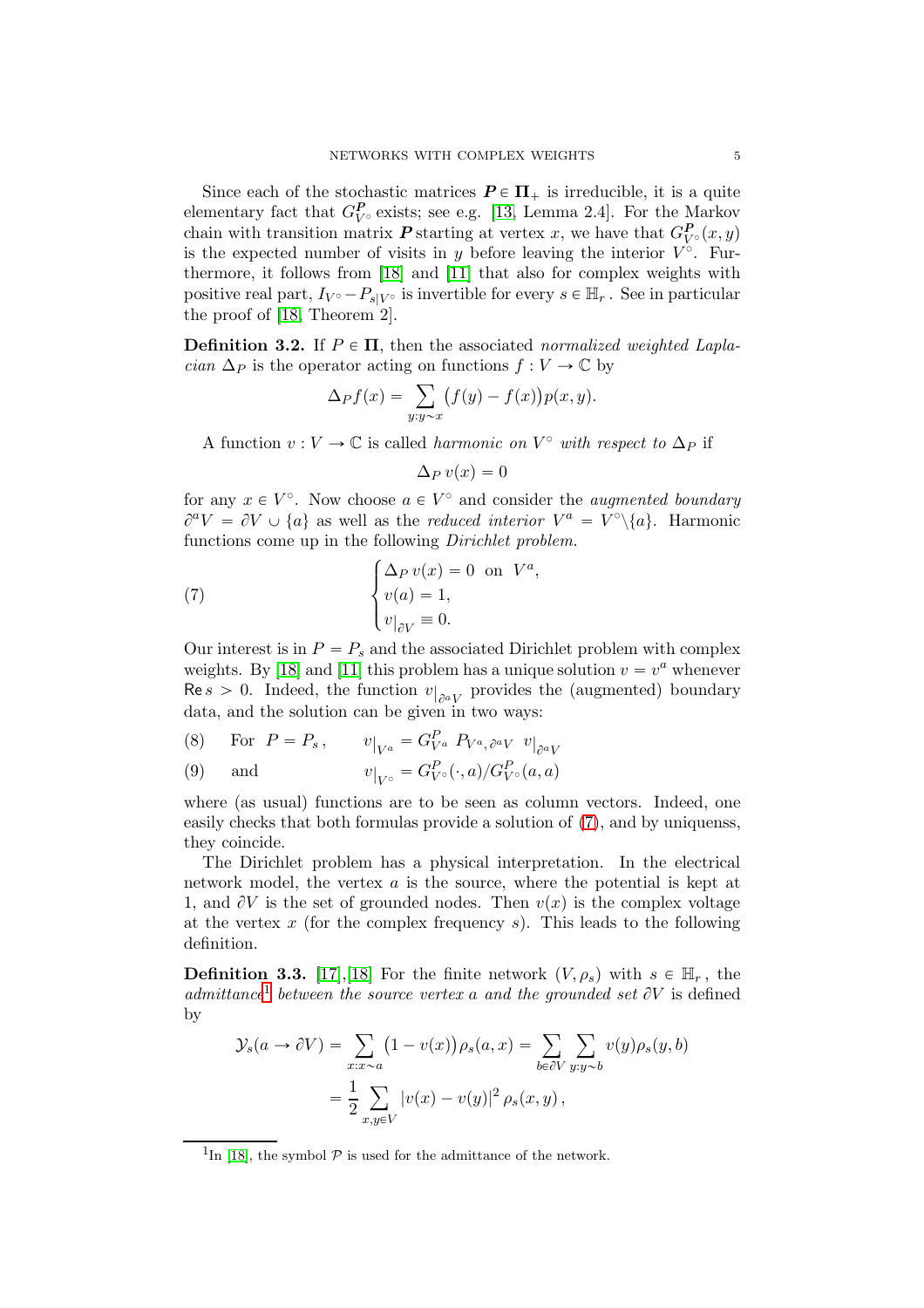where  $v(x) = v<sup>a</sup>(x)$  is the solution of the Dirichlet problem [\(7\)](#page-4-0) with respect to  $\Delta_{P_s}$  .

When  $s > 0$ , this is of course classical, and  $\mathcal{Y}_s(a \to \partial V)$  is the inverse of the *total resistance* between a and  $\partial V$ , while the resistance of a single edge is  $1/\rho_s(x, y)$ . The following is immediate from formula [\(9\)](#page-4-2).

# Lemma 3.4.

$$
\mathcal{Y}_s(a \to \partial V) = \frac{\rho_s(a)}{G_{V^\circ}^{P_s}(a,a)}.
$$

Let us have another look at [\(8\)](#page-4-3) and [\(9\)](#page-4-2). If we replace the complex matrix  $P_s$  by a stochastic matrix  $P \in \Pi_+$  then we have the Markov chain  $(X_n)_{n\geqslant0}$ with transition matrix **P**. Given  $\partial V$  and  $V^{\circ}$ , we can consider the stopping time of the first visit in a before leaving  $V^{\circ}$ :

$$
\mathbf{t}^a = \inf\{n \geq 0 : X_n = a, \ X_k \in V^{\circ} \text{ for all } k \leq n\} \leq \infty.
$$

For  $x \in V^{\circ}$ , set

$$
F_{V^{\circ}}^{\mathbf{P}}(x, a) = \mathbb{P}[\mathbf{t}^{a} < \infty \mid X_{0} = x] = \sum_{n=0}^{\infty} \underbrace{\mathbb{P}[\mathbf{t}^{a} = n \mid X_{0} = x]}_{=: \mathbf{f}_{V^{\circ}}^{(n)}(x, a)}.
$$

Note that  $f_{V^{\circ}}^{(n)}(a, a) = \delta_0(n)$  and that  $f_{V^{\circ}}^{(0)}(x, a) = 0$  for  $x \in V^a$ . It is well-known and easy to prove that

$$
F_{V^{\circ}}^{\mathbf{P}}(x,a) = G_{V^{\circ}}^{\mathbf{P}}(\cdot,a)/G_{V^{\circ}}^{\mathbf{P}}(a,a),
$$

the solution of our Dirichlet problem when  $P \in \Pi_+$ . Furthermore,

<span id="page-5-3"></span>(10) 
$$
\boldsymbol{f}_{V^{\circ}}^{(n)}(x,a) = \sum_{w \in V^a} \boldsymbol{p}_{V^a}^{(n-1)}(x,w) \boldsymbol{p}(w,a) \text{ for } x \in V^a, n \geq 1.
$$

The estimates of  $\S2$  $\S2$  suggest that we can compare the solution of  $(7)$  and related items concerning the complex network  $(V, \rho)$  with the analogous ones for  $P \in \Pi_+$ . For any  $P \in \Pi$  (i.e., including complex weights), we introduce the power series

<span id="page-5-0"></span>(11) 
$$
G_{V^a}^P(x,y|z) = \sum_{n=0}^{\infty} p_{V^a}^{(n)}(x,y) z^n, \quad x, y \in V^a, \ z \in \mathbb{C}.
$$

<span id="page-5-2"></span>**Proposition 3.5.** (i) for  $P \in \Pi_+$ , let  $\lambda(P_{V^a}) = \max\{|\lambda| : \lambda \in \text{spec}(P_{V^a})\}.$ Then  $\lambda(\mathbf{P}_{V_a}) < 1$ , it is an eigenvalue of  $\mathbf{P}_{V_a}$ , and for  $|z| < 1/\lambda(\mathbf{P}_{V_a})$ , each of the power series of [\(11\)](#page-5-0) converges absolutely.

(ii) If for complex  $s \in \mathbb{H}_r$ , the series

<span id="page-5-1"></span>(12) 
$$
v^{a}(x) = \sum_{n=0}^{\infty} \sum_{y \in V^{a}} p_{s|V^{a}}^{(n)}(x, y) p_{s}(y, a)
$$

converges absolutely for every  $x \in V^a$ , then it is the solution of the Dirichlet problem [\(7\)](#page-4-0).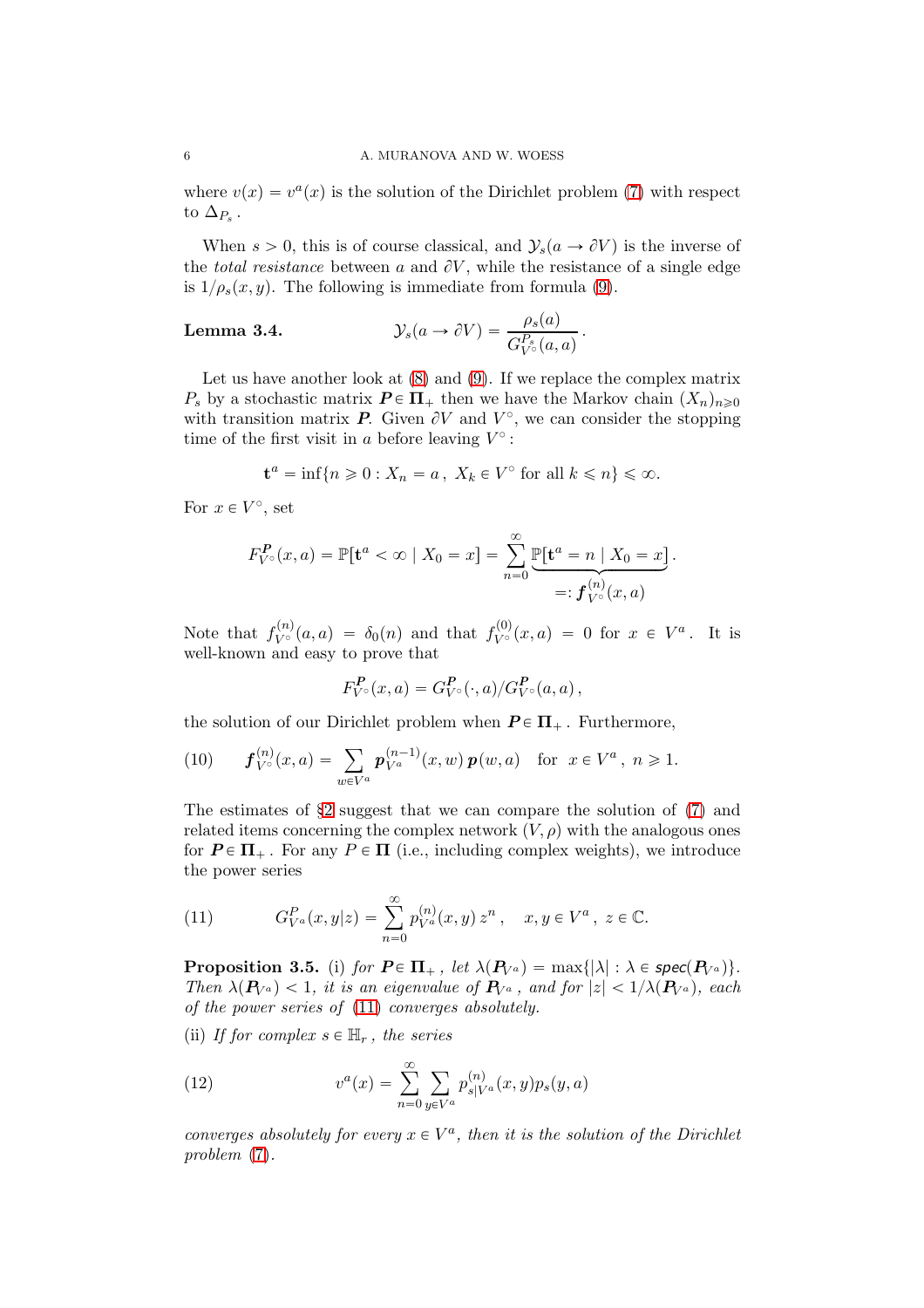This holds whenever for  $t > 0$ 

(13) 
$$
r_{s,t} = \frac{1}{(\text{Re } s)^2} \max \left\{ \frac{|s|^4}{t^2}, t^2 \right\} < \frac{1}{\lambda(\mathbf{P}_{t|V^a})} \quad or
$$

$$
r_s = \frac{|s|}{\text{Re } s} < \frac{1}{\lambda(\tilde{\mathbf{P}}_{s|V^a})}, \quad or \quad r_s < \frac{1}{\lambda(\check{\mathbf{P}}_{s|V^a})}.
$$

In these cases, the series [\(12\)](#page-5-1) is dominated in absolute value by

$$
\sum_{y \in V^a} G_{V^a}^{\mathbf{P}_t}(x, y | r_{s,t}) \, \mathbf{p}_t(y, a) \, r_{s,t} \, , \quad \text{resp.}
$$
\n
$$
\sum_{y \in V^a} G_{V^{\circ}}^{\tilde{\mathbf{P}}_s}(x, y | r_s) \, \tilde{\mathbf{p}}_s(y, a) \, r_s \, , \quad \text{resp.} \quad \sum_{y \in V^a} G_{V^{\circ}}^{\tilde{\mathbf{P}}_s}(x, y | r_s) \, \tilde{\mathbf{p}}_s(y, a) \, r_s \, .
$$

*Proof.* (i) The subgraph induced by  $V^a$  has one or more connected components  $C_1, \ldots, C_k$ . Each of the corresponding sub-matrices  $P_{C_i}$  of P is irreducible and non-negative, and these matrices give rise to a blockdecomposition of  $P_{V^{\circ}}$ . By the Perron-Frobenius theorem, the spectral radius of  $P_{C_i}$  coincides with its largest eigenvalue, which is positive real. It is  $\lt$  1, since  $P_{C_i}$  is substochastic, but not stochastic. The maximum of the Perron-Frobenius eigenvalues of all the matrices  $P_{C_i}$  is  $\lambda(P_{V^a})$ , and the Perron-Frobenius theorem also yields absolute convergence of  $G_{V^a}^P(x, y|z)$ for  $|z| < 1/\lambda(\boldsymbol{P}_{V^{\circ}})$  and all  $x, y \in V^{\circ}$ .

(ii) If  $\sum_n p_{s|V^a}^{(n)}(x, y)$  converges absolutely for all  $x, y \in V^{\circ}$  then the value of the series is  $G_{V^{\circ}}^{P_s}(x, y)$ , so that [\(12\)](#page-5-1) is indeed the solution [\(8\)](#page-4-3) of the Dirichlet problem. The last part of the proposition follows from Proposition [2.2,](#page-2-4) resp. Corollary [2.4.](#page-3-1)

In statement (ii) above, the most natural choices for t are  $t = |s|$  or  $t = 1$ . The advantage of the comparison lies in the possibility to use combinatorial methods of generating functions and paths for computing the solution of the Dirichlet problem [\(7\)](#page-4-0).

<span id="page-6-1"></span>**Example 3.6.** We consider the graph with verex set  $V = \{1, 2, 3, 4\}$  as in Figure [1.](#page-6-0) We choose  $s = e^{i\alpha}$  where  $|\alpha| < \pi/2$ . Along each edge, the label in the figure is its admittance.



<span id="page-6-0"></span>Figure 1.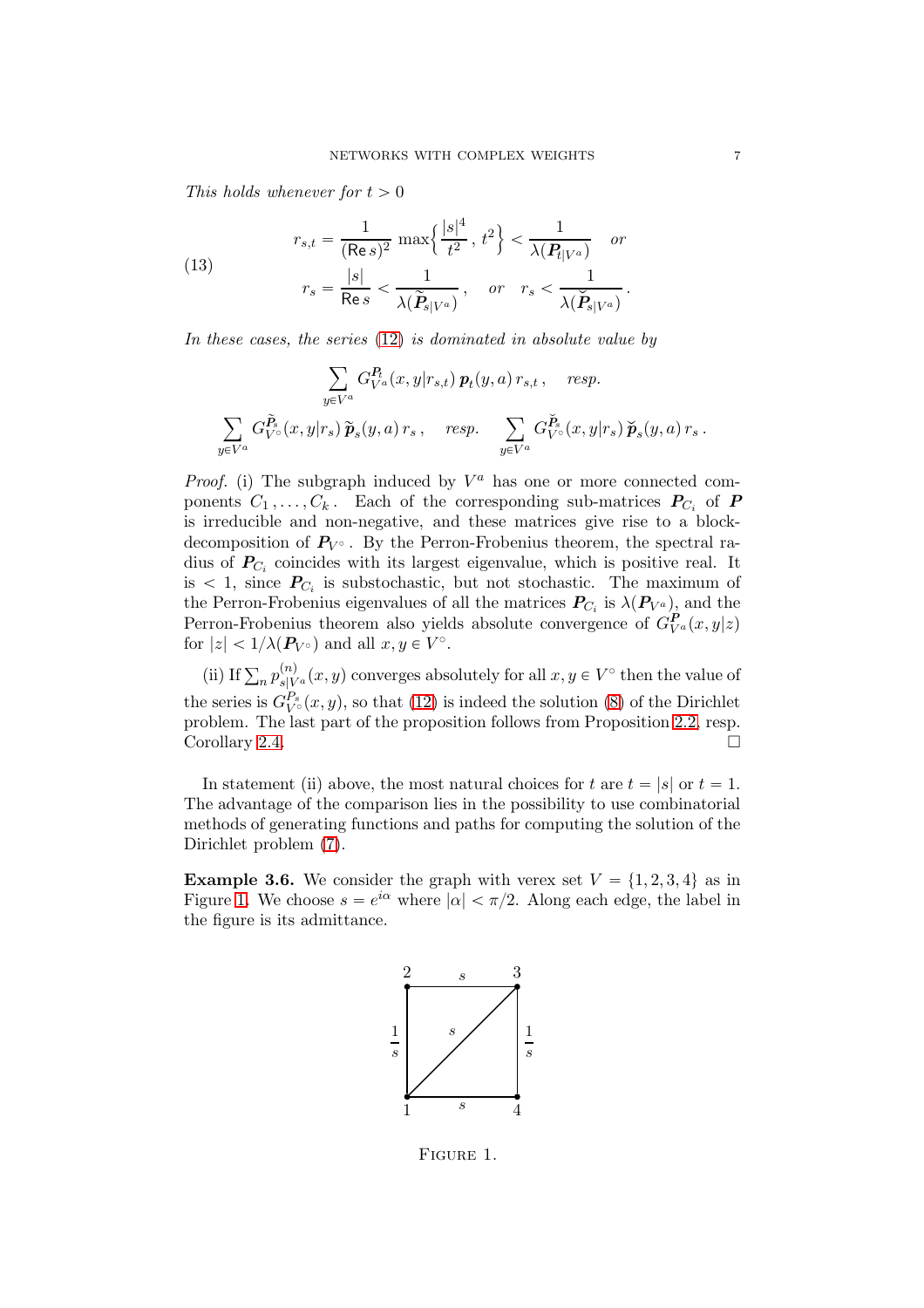We have

$$
P_s = \begin{pmatrix} 0 & \frac{1}{2s^2+1} & \frac{s^2}{2s^2+1} & \frac{s^2}{2s^2+1} \\ \frac{1}{s^2+1} & 0 & \frac{s^2}{s^2+1} & 0 \\ \frac{s^2}{2s^2+1} & \frac{s^2}{2s^2+1} & 0 & \frac{1}{2s^2+1} \\ \frac{s^2}{s^2+1} & 0 & \frac{1}{s^2+1} & 0 \end{pmatrix} \quad \text{and} \quad \mathbf{P}_1 = \begin{pmatrix} 0 & \frac{1}{3} & \frac{1}{3} & \frac{1}{3} \\ \frac{1}{2} & 0 & \frac{1}{2} & 0 \\ \frac{1}{3} & \frac{1}{3} & 0 & \frac{1}{3} \\ \frac{1}{2} & 0 & \frac{1}{2} & 0 \end{pmatrix}.
$$

Also,  $\widetilde{P}_s = \widetilde{P}_s = P_1$ , since  $|s| = 1$ . We consider  $a = 1$  and  $\partial V = \{4\}$ , so that  $V^a = \{2, 3\}$ . For our comparison, we choose  $t = |s| = 1$  and write  $P = P_1$ . Then  $\lambda(P_{V^a}) = 1/\sqrt{6}$ . Also,  $r_{s,1} = 1/\cos^2 \alpha$  and  $\tilde{r}_s = 1/\cos \alpha$ . The latter is better (smaller) than the former. We see that the comparison of Proposition [3.5](#page-5-2) works whenever  $\cos \alpha > 1/\sqrt{6}$ . On the other hand, the spectral radius of  $P_{s|V^a}$  satisfies

$$
\lambda(P_{s|V^a})^2 = \frac{1}{|2s^2+1||s^2+1|}
$$

One gets that  $|\lambda(P_{s|V^a})| < 1$  if and only if  $\cos \alpha > 1/\sqrt{8}$ , and precisely in this case, the series [\(12\)](#page-5-1) converges absolutely, while the comparison with  $P_1$  (resp.  $\widetilde{P}_s$  or  $\widetilde{P}_s$ ) is not useful when  $1/\sqrt{8} < \cos \alpha \leq 1/\sqrt{6}$ . Finally, if  $\cos \alpha \leq 1/\sqrt{8}$ , the series [\(12\)](#page-5-1) diverges and cannot be used for solving the Dirichlet problem. We also remark that for  $t > 0$  comparison with  $P_t$  yields no improvement when  $t \neq 1$ .

## <span id="page-7-0"></span>4. Admittance and Green function on infinite networks

The above can also be done when the network is infinite. Recall that we assume local finiteness (each node has finitely many neighbours). In this case, the set  $\partial V \subsetneq V$  of grounded states may be finite or infinite. It may also be empty, in which case we are considering a complex-valued flow from a to  $\infty$ . (Indeed, the boundary should rather be thought of as  $\partial V \cup {\infty}$ ). We can again consider the power series [\(11\)](#page-5-0). When is  $\partial V$  non-empty, we get that

<span id="page-7-1"></span>(14) 
$$
\boldsymbol{P} \in \boldsymbol{\Pi}_+ \quad \Rightarrow \quad G_{V^{\circ}}^{\boldsymbol{P}}(x,y) = G_{V^{\circ}}^{\boldsymbol{P}}(x,y|1) < \infty \,,
$$

because  $\partial V$  is a set of absorbing states for this Markov chain. In addition, we can also consider the unrestricted Green function

<span id="page-7-3"></span>(15) 
$$
G^{P}(x,y|z) = \sum_{n=0}^{\infty} p^{(n)}(x,y) z^{n}, \quad x, y \in V, z \in \mathbb{C},
$$

and when  $z = 1$  and the series converges absolutely, we write once more  $G^{\textbf{P}}(x, y) = G^{\textbf{P}}(x, y|1)$ . Finiteness of  $G^{\textbf{P}}(x, y)$  means that the associated Markov chain with transition matrix  $P \in \Pi_+$  is transient: with probability 1, each vertex is visited only finitely often by the random process, and finiteness is independent of  $x$  and  $y$  by connectedness of the graph. More generally, consider the spectral radius

<span id="page-7-2"></span>(16) 
$$
\lambda(\boldsymbol{P}) = \limsup_{n \to \infty} \, \boldsymbol{p}^{(n)}(x, y)^{1/n} \, .
$$

It is well known that this number is independent of  $x$  and  $y$ . It is indeed the spectral radius (norm) of  $\boldsymbol{P}$  acting as a self-adjoint operator on  $\ell^2(V, m)$ ,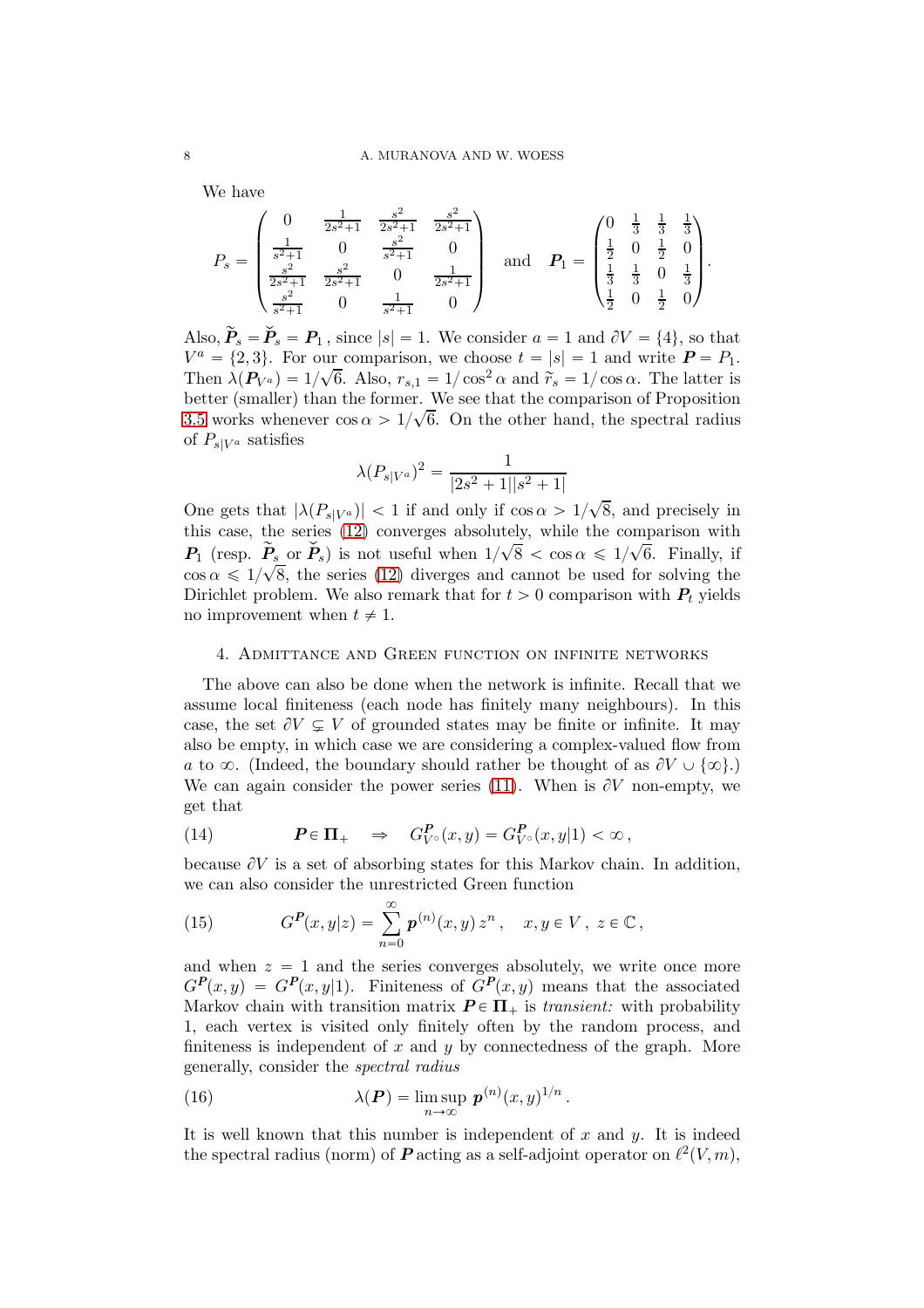where the weights are

<span id="page-8-0"></span>(17) 
$$
m(x) = \begin{cases} \rho_t(x) & \text{if } P = P_t, t > 0, \\ \text{Re } \rho_s(x) & \text{if } P = \tilde{P}_s, \\ |\rho|_s(x) & \text{if } P = \check{P}_s, s \in \mathbb{H}_r, \end{cases}
$$

$$
||f||_m^2 = \sum_{x \in V} |f(x)|^2 m(x).
$$

Furthermore, the radius of convergence of the power series  $G^P(x, y|z)$  is  $1/\lambda(P)$ , and at  $z = 1/\lambda(P)$  the latter either converges for all x, y or diverges for all x, y. In the first of those two cases, **P** is called  $\lambda(P)$ -transient, in the second case  $\lambda(P)$ -recurrent. See e.g. [\[23\]](#page-21-1). In the case of a finite network, we have of course  $\lambda(P) = 1$ , and the respective Green function diverges at  $z = 1$ .

<span id="page-8-1"></span>**Proposition 4.1.** (a) The Markov chains induced by  $P \in \Pi_+$  are either all recurrent or all transient.

(b) We either have  $\lambda(P) = 1$  for all  $P \in \Pi_+$  or  $\lambda(P) < 1$  for all  $P \in \Pi_+$ .

*Proof.* Let  $\ell_0(V)$  be the space of all finitely supported real or complex functions on V. With  $m(x)$  as in [\(17\)](#page-8-0), the *Dirichlet sum* associated with  $P \in \Pi_+$ is

$$
D_{\mathbf{P}}(f) = \frac{1}{2} \sum_{x,y \in V} |f(x) - f(y)|^2 m(x) \mathbf{p}(x, y).
$$

By Proposition [2.2](#page-2-4) and Corollary [2.4,](#page-3-1) the Dirichlet sums associated with distinct  $P, Q \in \Pi_+$  compare above and below by positive multiplicative constants. Thus, by [\[22,](#page-20-1) Corollary 2.14] (to cite one among various sources), transience of  $P$  implies transience of  $Q$  and vice versa. This proves (a).

Regarding the spectral radius, by [\[22,](#page-20-1) Theorem 10.3] (once more to cite one among various sources) we have  $\lambda(P) < 1$  if and only if there is  $\overline{\kappa} > 0$ such that

$$
||f||_m^2 \le \overline{\kappa} D_P(f) \quad \text{for all} \ \ f \in \ell_0(V).
$$

Besides the Dirichlet forms, also the weights  $m$  with respect to different  $P, Q \in \Pi_+$  compare up to positive multiplicative constants. This yields (b). (b).

Let us now consider the effective admittance of our infinite network, as defined in [\[18\]](#page-20-8) and [\[16\]](#page-20-4). Let  $V_n = \{x \in V : d(x, x_0) \leq n\}$  be the ball of radius n around a choosen the root vertex  $x_0$  with respect to the integervalued graph metric, and let  $E_n$  be the set of edges whose endpoints lie in  $V_n$ . Thus,  $(V_n, E_n)$  is the subgraph of  $(V, E)$  induced by  $V_n$ . We write  $(V_n, \rho_s)$  for the resulting finite sub-network of  $(V, \rho_s)$ , where more precisely, the admittance function  $\rho_s = \rho_{s,n}$  is the restriction of the given one to  $E_n$ . Given the set of grounded states  $\partial V$  in the infinite network, as well as an input node  $a \in V \backslash \partial V$ , we take n large enough such that  $a \in V_{n-1}$  and define

(18) 
$$
\partial V_n = (V_{n-1} \cap \partial V) \cup S_n, \text{ where } S_n = V_n \backslash V_{n-1}.
$$

Now let  $v_n(x) = v_{s,n}(x)$  be the unique solution of the Dirichlet problem [7](#page-4-0) on  $(V_n, \rho_s)$  with respect to  $(a, \partial V_n)$ , as given by [\(8\)](#page-4-3) and [\(9\)](#page-4-2). Its dependence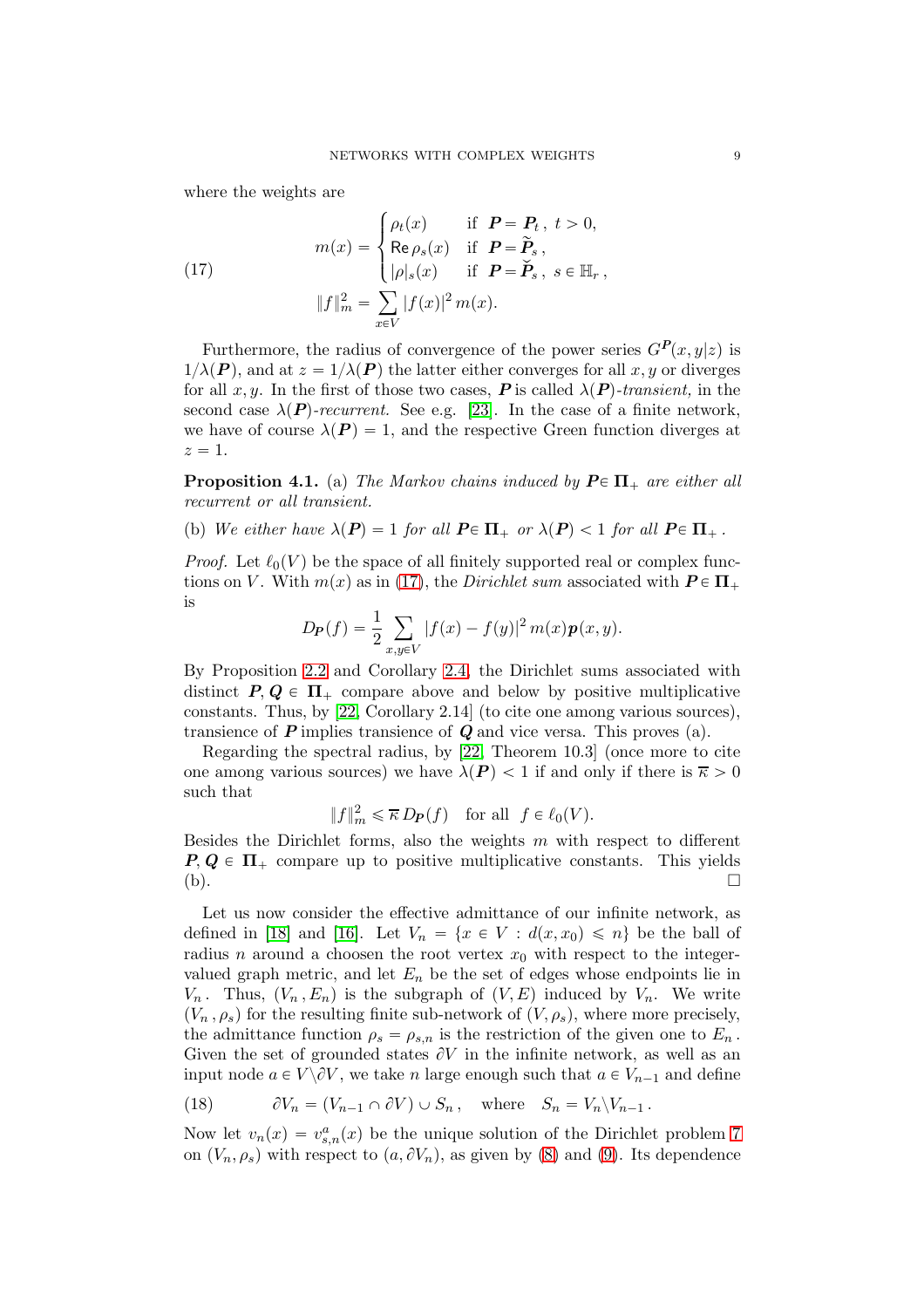on s is important here. The associated effective admittance is

$$
\mathcal{Y}_s(a \to \partial V_n) = \sum_{x:x \sim a} (1 - v_n(x)) \rho_s(a, x).
$$

<span id="page-9-0"></span>**Proposition 4.2.** [\[18,](#page-20-8) Thm. 22] As a function of  $s \in \mathbb{H}_r$ , the sequence  $(\mathcal{Y}_s(a \to \partial V_n))_n$  converges locally uniformly to a holomorphic function:

$$
\mathcal{Y}_s(a \to \partial V \cup \{\infty\}) = \lim_{n \to \infty} \mathcal{Y}_s(a \to \partial V_n).
$$

The limit is the effective admittance of the infinite network.

We are led to the following.

**Definition 4.3.** Given the parameters  $(L_{xy}, R_{xy}, D_{xy})$  and the admittances  $\rho^{(s)}(x, y)$  on all edges of  $(V, E)$ , where  $s \in \mathbb{H}_r$ , the infinite network  $(V, \rho^{(s)})$  is called transient, if  $\mathcal{Y}_s(a \to \infty) \neq 0$  for some source vertex  $a \in V$ . Otherwise, it is called recurrent.

The definition is motivated by the case  $s > 0$ , in which case we know that  $P<sub>s</sub>$  is the transition matrix of a reversible Markov chain, or equivalently, a resistive network, were the edge resistances are  $L_{xy}s + R_{xy} + D_{xy}/s$ . This Markov chain is transient (i.e., it tends to  $\infty$  almost surely) if and only if the effective conductance from any vertex  $a$  to infinity is positive (equivalently, the effective resistance is finite). Based on the previous results of [\[18\]](#page-20-8), the following is now quite easy to prove, but striking.

Theorem 4.4. (a) Transience (resp., recurrence) is independent of the source vertex a as well as of the parameter  $s \in \mathbb{H}_r$ .

(b) If the (finite) set  $\partial V$  of grounded nodes is non-empty, then we have  $\mathcal{Y}_s(a \to \partial V \cup \{\infty\}) \neq 0$  for all  $a \in V$  and  $s \in \mathbb{H}_r$ .

*Proof.* By Proposition [4.2,](#page-9-0)  $\mathcal{Y}_s(a \to \partial V \cup {\infty})$  is the locally uniform limit of a sequence of real-positive holomorphic functions of the variable  $s \in \mathbb{H}_r$ . Hence it is holomorphic on the right half plane. By Hurwitz' Theorem (see e.g. [\[1,](#page-19-2) p. 178]), it is either nowhere zero or constant equal to zero on  $\mathbb{H}_r$ .

(a) Suppose that  $\partial V = \emptyset$ . We know already from Proposition [4.1](#page-8-1) that for real  $s > 0$ , transience of the reversible Markov chain with transition matrix  $P = P<sub>s</sub>$  in independent of s. In this case it is well known that the effective admittance (or rather conductance in this situation) is  $\rho_s(a)/G^P(a, a)$ . Transience then means that  $G^P(a, a) < \infty$ . It is also well known that in this case,  $G^{\textbf{P}}(x, y) < \infty$  for all  $x, y \in V$ . See e.g. [\[23\]](#page-21-1) or [\[15\]](#page-20-2).

Thus, when  $G^{P_s}(a, a) < \infty$  for some  $s > 0$  and  $a \in V$ , then one also has  $\mathcal{Y}_s(a \to \infty) \neq 0$  for all  $s \in \mathbb{H}_r$  and all  $a \in V$ .

The proof of (b) is analogous: when  $s > 0$ , then  $G_{V^{\circ}}^{P_s}(a, a) < \infty$  for all  $a \in V^{\circ}$ , as observed in [\(14\)](#page-7-1). Again, in this case, the effective admittance is  $\rho(a)/G_{V^{\circ}}^{\mathbf{P}_{s}}(a,a)$ , and the extension to complex  $s \in \mathbb{H}_{r}$  works as in (a).  $\Box$ 

In the transient case (with  $\partial V = \emptyset$ ), if  $P = P_s$  for  $s > 0$ , we have by monotone convergence

$$
G^{\textbf{P}}(a,a) = \frac{\rho_s(a)}{\mathcal{Y}_s(a \to \infty)} = \lim_{n \to \infty} G^{\textbf{P}}_{V_n^{\circ}}(a,a)
$$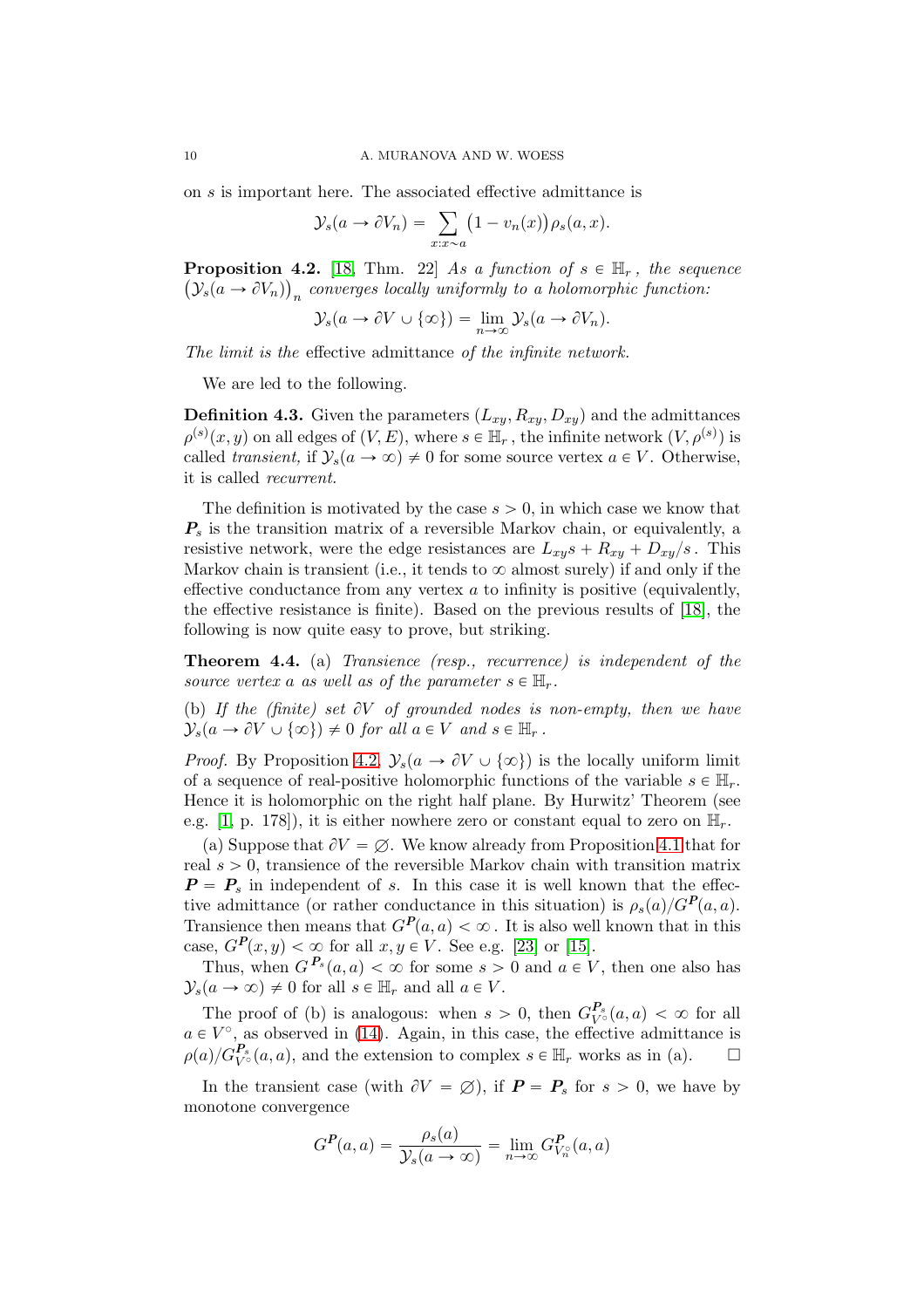and

$$
F^{\textbf{P}}(x,a) = \lim_{n \to \infty} F^{\textbf{P}}_{V_n^{\circ}}(x,a) ,
$$

where  $F_{V_n^{\circ}}^{\mathbf{P}}(x,a) = v_{s,n}(x)$ , the solution of the corresponding Dirichlet problem with source node a and grounded set  $\partial V_n$ , see above. The analogous statement is true for  $s > 0$ , when  $\partial V$  is non-empty.

In the general case of complex  $s \in \mathbb{H}_r$ , it is natural to *define* the ondiagonal Green kernel by

<span id="page-10-0"></span>(19)  
\n
$$
G^{P_s}(a, a) = \frac{\rho_s(a)}{\mathcal{Y}_s(a \to \infty)} \quad \text{in the transient case, resp.}
$$
\n
$$
G^{P_s}_{V^{\circ}}(a, a) = \frac{\rho_s(a)}{\mathcal{Y}_s(a \to \partial V \cup \{\infty\})} \quad \text{when } \partial V \neq \emptyset.
$$

We shall unify notation, writing  $G_{V^{\circ}}^{P_s}(a, a)$  in both cases of [\(19\)](#page-10-0), so that the index  $V^{\circ}$  can be omitted when  $\partial V = \emptyset$ . This also applies to the following consideration of the off-diagonal elements.

<span id="page-10-1"></span>**Theorem 4.5.** For complex  $s \in \mathbb{H}_r$ ,

$$
F_{V^{\circ}}^{P_s}(x, a) = \lim_{n \to \infty} F_{V_n^{\circ}}^{P_s}(x, a) \quad \left( = \lim_{n \to \infty} v_{s,n}^a(x) \right)
$$

exists for all  $a, x \in V$  and defines a holomorphic function of s.

*Proof.* (Note that when  $x = a$ , the sequence is constant  $= 1$ .) We set  $\mathcal{Y}_n = \mathcal{Y}_s(a \to \partial V_n)$ . Then [\[18,](#page-20-8) Cor. 1] shows that for any n,

$$
|\mathcal{Y}_n| \le \frac{|s|^2 (1+|s|^2)}{(\text{Re } s)^3} \text{Re } \rho_1(a).
$$

We now use the last identity of Definition [3.3,](#page-4-4) also proved in [\[18\]](#page-20-8). It yields

$$
\frac{1}{2} \sum_{x,y \in V_n} |v_n(x) - v_n(y)|^2 \operatorname{Re}\rho_s(x,y) \le |\mathcal{Y}_n|.
$$

Note that each edge appears twice in that sum. For each  $x \in V$ , we choose a shortest path  $a = x_0, x_1, \ldots, x_k = x$  from a to x in our graph. If n is sufficently large then it is contained in  $(V_n, E_n)$ . Recall that  $v_n(a) = 1$ . We now use the Cauchy-Schwarz inequality:

$$
|v_n(x) - 1|^2 \le
$$
  
\n
$$
\le \left(\sum_{j=1}^k |v_n(x_j) - v_n(x_{j-1})| \sqrt{\text{Re}\,\rho_s(x_{j-1}, x_j)} \cdot \frac{1}{\sqrt{\text{Re}\,\rho_s(x_{j-1}, x_j)}}\right)^2
$$
  
\n
$$
\le \left(\sum_{j=1}^k |v_n(x_j) - v_n(x_{j-1})|^2 \text{ Re}\,\rho_s(x_{j-1}, x_j)\right) \cdot \left(\sum_{j=1}^k \frac{1}{\text{Re}\,\rho_s(x_{j-1}, x_j)}\right)
$$
  
\n
$$
\le |\mathcal{Y}_n| \cdot \left(\sum_{j=1}^k \frac{1}{\text{Re}\,\rho_s(x_{j-1}, x_j)}\right).
$$

Combinig [\(4\)](#page-2-1), [\(5\)](#page-2-3) and Lemma [2.3,](#page-3-2) we get that for any edge  $[x, y]$ ,

$$
\operatorname{Re}\rho_s(x,y) \ge \frac{\operatorname{Re} s}{\max\{1,|s|^2\}} \rho_1(x,y).
$$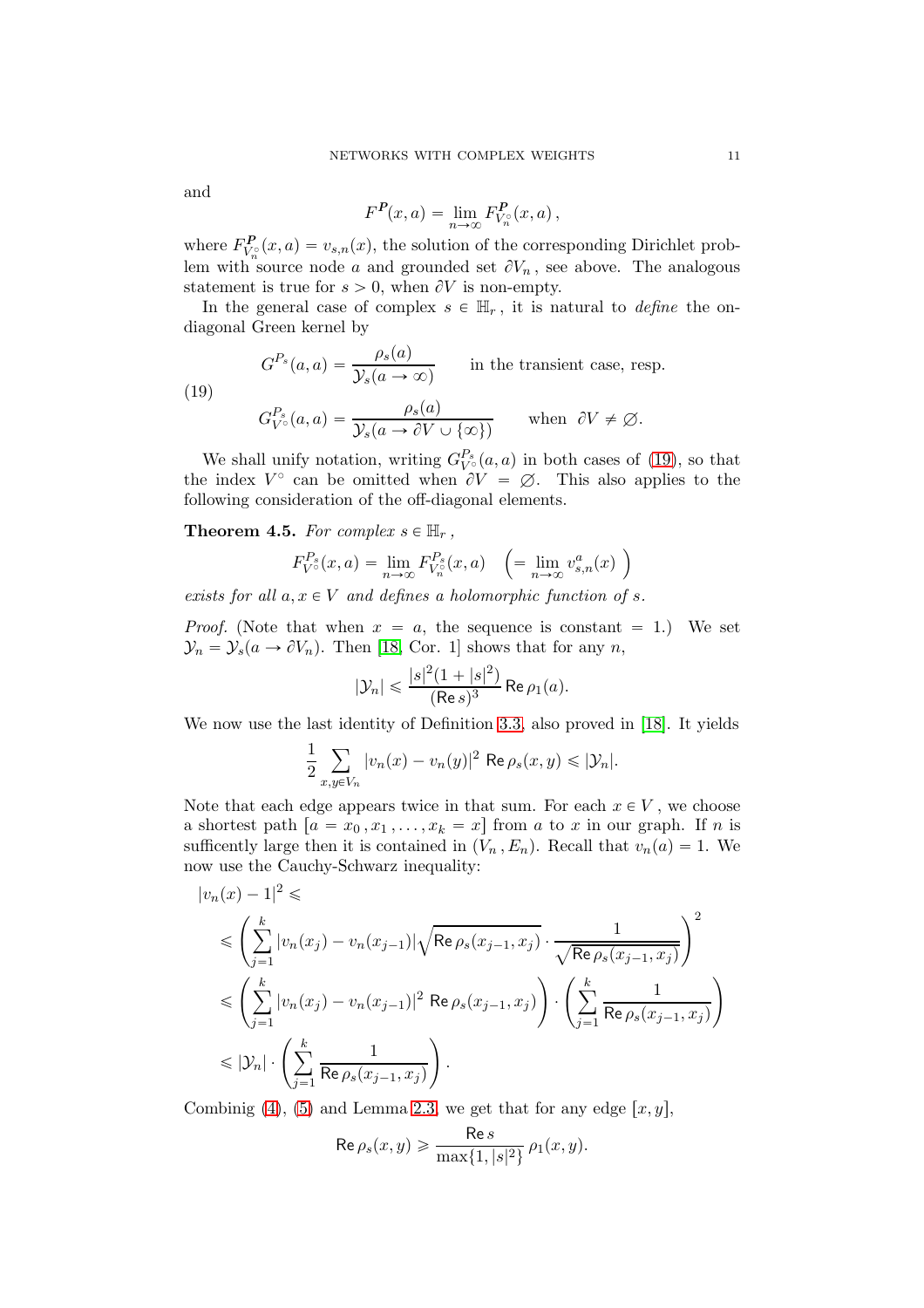Therefore

$$
\sum_{j=1}^k \frac{1}{\text{Re}\,\rho_s(x_{k-1}, x_k)} \leq \frac{1+|s|^2}{\text{Re}\,s} C(x), \quad \text{where} \quad C(x) = \sum_{j=1}^k \frac{1}{\rho_1(x_{k-1}, x_k)},
$$

which of course depends on the chosen shortest path from  $a$  to  $x$ . We conclude that

$$
|v_n(x)| \le 1 + \sqrt{C(x) \text{ Re } \rho_1(a)} \frac{|s|(1+|s|^2)}{(\text{Re } s)^2}.
$$

We can now proceed as in the proof of  $[18, Thm. 6a]$ . For any fixed x and a in  $V^{\circ}$ , the sequence of holomorphic (rational) functions  $s \mapsto v_{n,s}(x) =$  $F_{V_n^{\circ}}^{P_s}(x, a)$  is bounded in any domain  $\{s \in \mathbb{C} : \text{Re } s > \varepsilon, |s| < c\}$  where  $0 < \varepsilon < c$ . By Montel's theorem [\[10,](#page-20-10) p. 153], this sequence of functions is precompact in  $\mathbb{H}_r$  with respect to uniform convergence on compact sets. The limit of any convergent subsequence must me holomorphic in  $\mathbb{H}_r$ . Now, if  $s > 0$  is real, then

$$
\lim_{n \to \infty} F_{V_n^{\circ}}^{\mathbf{P}_s}(x, a) = F_{V^{\circ}}^{\mathbf{P}_s}(x, a)
$$

by monotone convergence. But a holomorphic function on  $\mathbb{H}_r$  is determined by its values on the positive real half-axis. Therefore we have convergence on all of  $\mathbb{H}_r$ .

**Corollary 4.6.** In the recurrent case (with  $\partial V = \emptyset$ ),

$$
F^{P_s}(x, a) := \lim_{n \to \infty} F^{P_s}_{V_n^{\circ}}(x, a) = 1
$$

for all  $x, a \in V$  and all  $s \in \mathbb{H}_r$ .

This holds once more by Montel's theorem, since  $F^{P_s}(x, a) = 1$  for all  $s > 0$  (stochastic case).

We now can define the Green kernel of the transient infinite network by

(20) 
$$
G^{P_s}(x, a) = F^{P_s}(x, a) G^{P_s}(a, a), \quad s \in \mathbb{H}_r,
$$

with  $G^{P_s}(a, a)$  given by [\(19\)](#page-10-0). (Recall that  $F^{P_s}(x, a) = 1$ .) Then, in matrix notation,

$$
(I_V-P_s)G^{P_s}=I_V,
$$

where  $I_V$  is the identity matrix over V. In precisely the same way, we also get the Green kernel  $G_{V^{\circ}}^{P_s}(x, a)$  when  $\partial V \neq \emptyset$ , and it satisfies

$$
(I_{V^{\circ}} - P_{s|V^{\circ}}) G_{V^{\circ}}^{P_s} = I_{V^{\circ}}.
$$

Question 4.7. Is it true that in the transient case, the analogue of the last identity of Definition [3.3](#page-4-4) holds for the infinite network ? That is, setting  $v(x) = F^{P_s}(x, a) = \lim_n v_n(x)$ , then is it true that

$$
\mathcal{Y}_s(a \to \infty) = \frac{1}{2} \sum_{x,y \in V} |v(x) - v(y)|^2 \rho_s(x,y), \quad s \in \mathbb{H}_r
$$
 ?

For  $s > 0$ , this is well-known to hold, see e.g. [\[22,](#page-20-1) Exercise 2.13].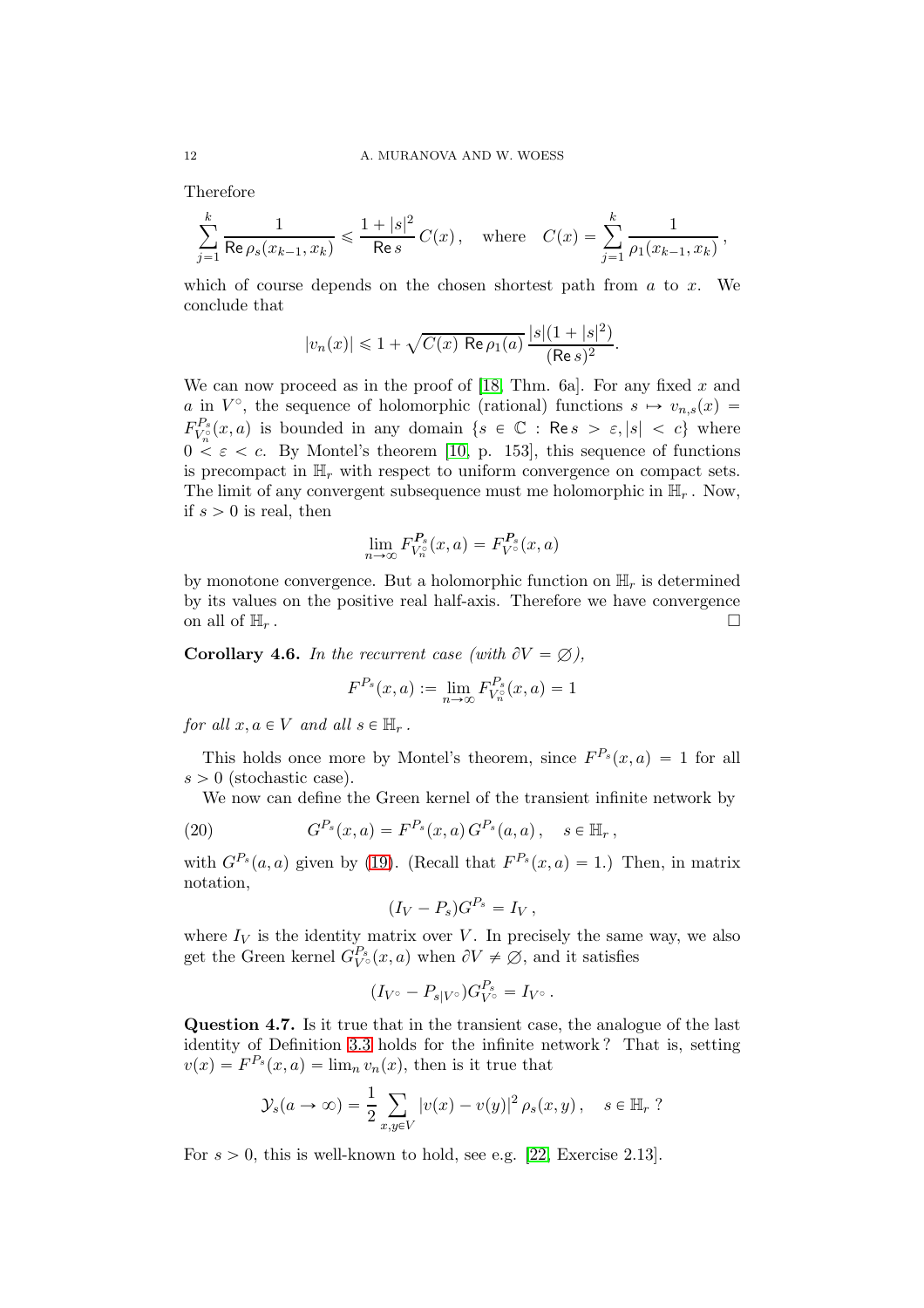<span id="page-12-1"></span>Let us take up the notation of [\(10\)](#page-5-3), for arbitrary  $P \in \Pi$ :

(21) 
$$
f_{V^{\circ}}^{(k)}(x,a) = \sum_{w \in V^a} p_{V^a}^{(k-1)}(x,w)p(w,a) \text{ for } x \in V^a, k \ge 1.
$$

Once more,  $V^{\circ} = V$  when  $\partial V = \emptyset$ . By local finiteness, the sum is finite. We use the analogous notation with respect to  $V_n^{\circ}$  and  $V_n^a$ , where  $V_n$ ,  $n \in \mathbb{N}$ , are the vertex sets of our increasing family of finite subnetworks. We also consider the generating power series

<span id="page-12-0"></span>(22)  
\n
$$
F_{V^{\circ}}^{P}(x, a|z) = \sum_{k=1}^{\infty} f_{V^{\circ}}^{(k)}(x, a) z^{k} \text{ and}
$$
\n
$$
F_{V_{n}^{\circ}}^{P}(x, a|z) = \sum_{k=1}^{\infty} f_{V_{n}^{\circ}}^{(k)}(x, a) z^{k}, \quad z \in \mathbb{C}.
$$

For  $P \in \Pi_+$ , we extend the definition of [\(16\)](#page-7-2) by

(23) 
$$
\lambda(\boldsymbol{P}_{V^a}) = \sup_{x,y \in V^a} \limsup_{n \to \infty} p_{V^a}^{(n)}(x,y)^{1/n}.
$$

Observe that deletion of the non-empty set  $\partial_a V$  leaves ad most countably many connected components  $C_i$  of our graph. Then each  $P_{C_i}$  is an irreducible, substochastic matrix, so that by old and well-known results on infinite, non-negative matrices (see SENETA  $[20]$ ).

$$
\lambda(\boldsymbol{P}_{C_i}) = \limsup_{n \to \infty} p_{C_i}^{(n)}(x, y)^{1/n}
$$

is independent of  $x, y \in C_i$ , while  $p_{V^a}^{(n)}(x, y) = 0$  when x and y do not belong to the same component. This means that  $\lambda(P_{V^a}) = \sup_i \lambda(P_{C_i})$ . Recalling that  $V^a = V^{\circ} \setminus \{a\}$ , we thus get the following also in the infinite case.

**Lemma 4.8.** If  $P \in \Pi_+$  then the power series defining  $G_{V^a}^P(x, a|z)$  and thus also  $F_{V^{\circ}}^{\textbf{P}}(x,a|z)$ , as well as  $F_{V_{n}}^{\textbf{P}}(x,a|z)$ , converge absolutely whenever  $|z| < 1/\lambda(P_{V^a}).$ 

We now have the following comparison result for convergence of the respective power series.

<span id="page-12-2"></span>**Theorem 4.9.** Let  $s \in \mathbb{H}_r$ ,  $t > 0$  and  $z \in \mathbb{C}$ . If

$$
|z| < \frac{1}{r_{s,t}\,\lambda(P_{t|V^a})} \quad \text{or} \quad |z| < \frac{1}{r_s\,\lambda(\widetilde{P}_{s|V^a})} \quad \text{or} \quad |z| < \frac{1}{r_s\,\lambda(\widetilde{P}_{s|V^a})}
$$

then the power series of [\(22\)](#page-12-0) converge absolutely for  $P = P_s$ . Furthermore

$$
\lim_{n \to \infty} F_{V_n^{\circ}}^{P_s}(x, a|z) = F_{V^{\circ}}^{P_s}(x, a|z) \quad \text{for all } x \in V^a.
$$

This also holds when  $\partial V = \emptyset$ , i.e.,  $V^{\circ} = V$  and  $V^a = V \setminus \{a\}.$ 

*Proof.* A walk in  $(V, E)$  is a sequence  $\omega = (x_0 , x_1 , \ldots , x_k)$  of vertices such that  $[x_{i-1}, x_i] \in E$  for all i. Its length is k, and for  $z \in \mathbb{C}$ , its z-weight with respect to  $P \in \Pi$  is

$$
WP(\omega|z) = \prod_{i=1}^{k} (p(x_{i-1}, x_i) z).
$$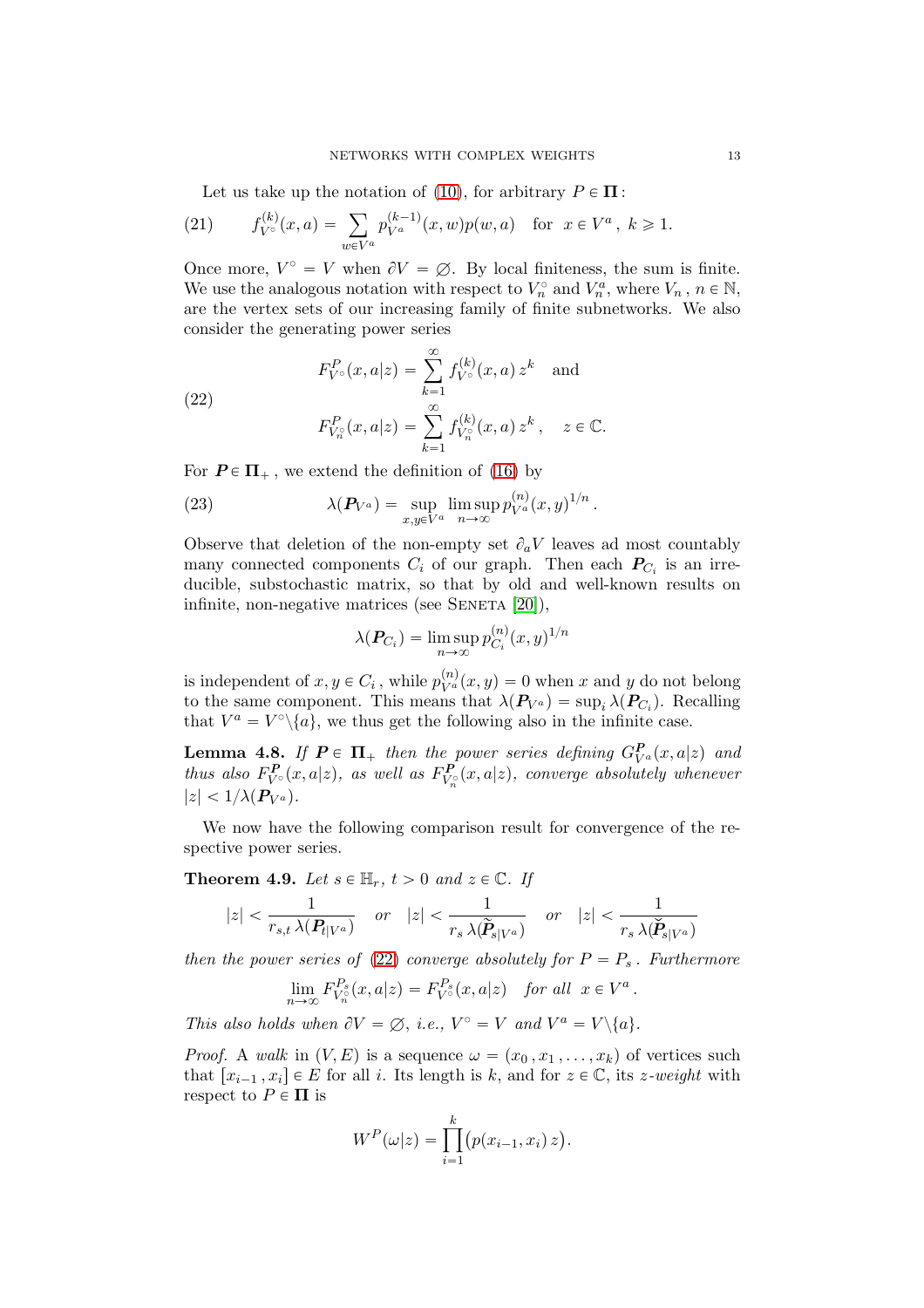We also admit  $k = 0$ , in which case the walk consists of a single vertex, and its weight is defined as 1. If  $\Omega$  is a set of walks, then

$$
W^{P}(\Omega|z) = \sum_{\omega \in \Omega} W^{P}(\omega|z).
$$

When  $\Omega$  is infinite, we require absolute convergence. For any subset U of V, and  $x, y \in U$ , let  $\Omega_U(x, y)$  be the set of all walks within U which start at x and end at y, and  $\hat{\Omega}_{U}(x, y)$  the set of those walks which meet y only at their endpoint. Finally, the superscript  $(k)$  refers to the respective walks of length k. Note that  $\Omega_U^{(k)}(x, y)$  is finite. Then, referring to [\(21\)](#page-12-1), for  $x, y \in V^a$ we have

$$
p_{V^a}^{(k)}(x, y) = W^P(\Omega_{V^a}^{(k)}(x, y)|z)
$$
 and  $f_{V^a}^{(k)}(x, a) = W^P(\widehat{\Omega}_{V^{\circ}}^{(k)}(x, a)|z)$ .

The analogous identities hold when whe replace V by  $V_n$ . If |z| is sufficiently small to yield absolute convergence, we get

$$
G_{V^a}^P(x,y) = W^P(\Omega_{V^a}(x,y)|z) \text{ and } F_{V^{\circ}}^P(x,a) = W^P(\hat{\Omega}_{V^{\circ}}(x,a)|z),
$$

and with the same z, we may again replace  $V$  by  $V_n$ .

Now suppose that  $P \in \Pi_+$ . Then "sufficiently small" just means that  $|z| < 1/\lambda(P_{V_a})$ . We can apply this to  $P_s$  with  $s \in \mathbb{H}_r$ , and to  $P = \tilde{P}_s$  or  $P = \check{P}_s$  or  $P = P_t$  with  $t > 0$ . Then  $|p_s(x, y)| \leq r p(x, y)$  with  $r = r_{s,t}$  or  $r = r_s$ , respectively. Then

$$
\left|W^{P_s}\big(\Omega_{V^a}^{(k)}(x,y)|z\big)\right| \leqslant W^P\big(\Omega_{V^a}^{(k)}(x,y)\big|\,r|z|\big)
$$

for all  $x, y \in V^a \supset V_n^a$  and all  $k \geqslant 0$ . When, as assumed,  $r|z| < 1/\lambda(P_{V^a})$ , we get that both power series  $F_{V_0}^{P_s}(x, a|z)$  and  $F_{V_0}^{P_s}(x, a|z)$  are dominated in element-wise absolute value by

$$
F_{V^{\circ}}^{\textbf{\textit{P}}\!}\big(x,a\big|\,r|z|\big)<\infty\,.
$$

The use of weights of walks serves in particular to verify the second statement of the theorem: for  $r|z| < 1/\lambda(P_{V^a})$ , absolute convergence allows us two estimate

$$
\left| F_{V^{\circ}}^{P_s}(x,a|z) - F_{V_n^{\circ}}^{P_s}(x,a|z) \right| = \left| W^{P_s}\left( \hat{\Omega}_{V^{\circ}}(x,a) \backslash \hat{\Omega}_{V_n^{\circ}}(x,a) \mid z \right) \right|
$$
  

$$
\leq W^P\left( \hat{\Omega}_{V^{\circ}}(x,a) \backslash \hat{\Omega}_{V_n^{\circ}}(x,a) \mid r|z| \right)
$$
  

$$
= F_{V^{\circ}}^P(x,a|r|z|) - F_{V_n^{\circ}}^P(x,a|r|z|).
$$

By monotone convergence, the last difference tends to 0.  $\Box$ 

We would like to apply the last theorem in particular to the unsrestricted transient case  $(\partial V = \emptyset)$  with  $z = 1$ . When s is non-real, this requires that the stochastic comparison matrix  $P \in \Pi_+$  satisfies  $\lambda(P) < 1$ . This is independent of the specific choice of  $P$  by Proposition [4.1,](#page-8-1) and then Theorem [4.9](#page-12-2) applies when | Im s| is sufficiently small. Compare this with Example [3.6.](#page-6-1) For general  $s \in \mathbb{H}_r$ , let

$$
\lambda(P_s)_{xy} = \limsup_{n \to \infty} |p_s^{(n)}(x, y)|^{1/n}.
$$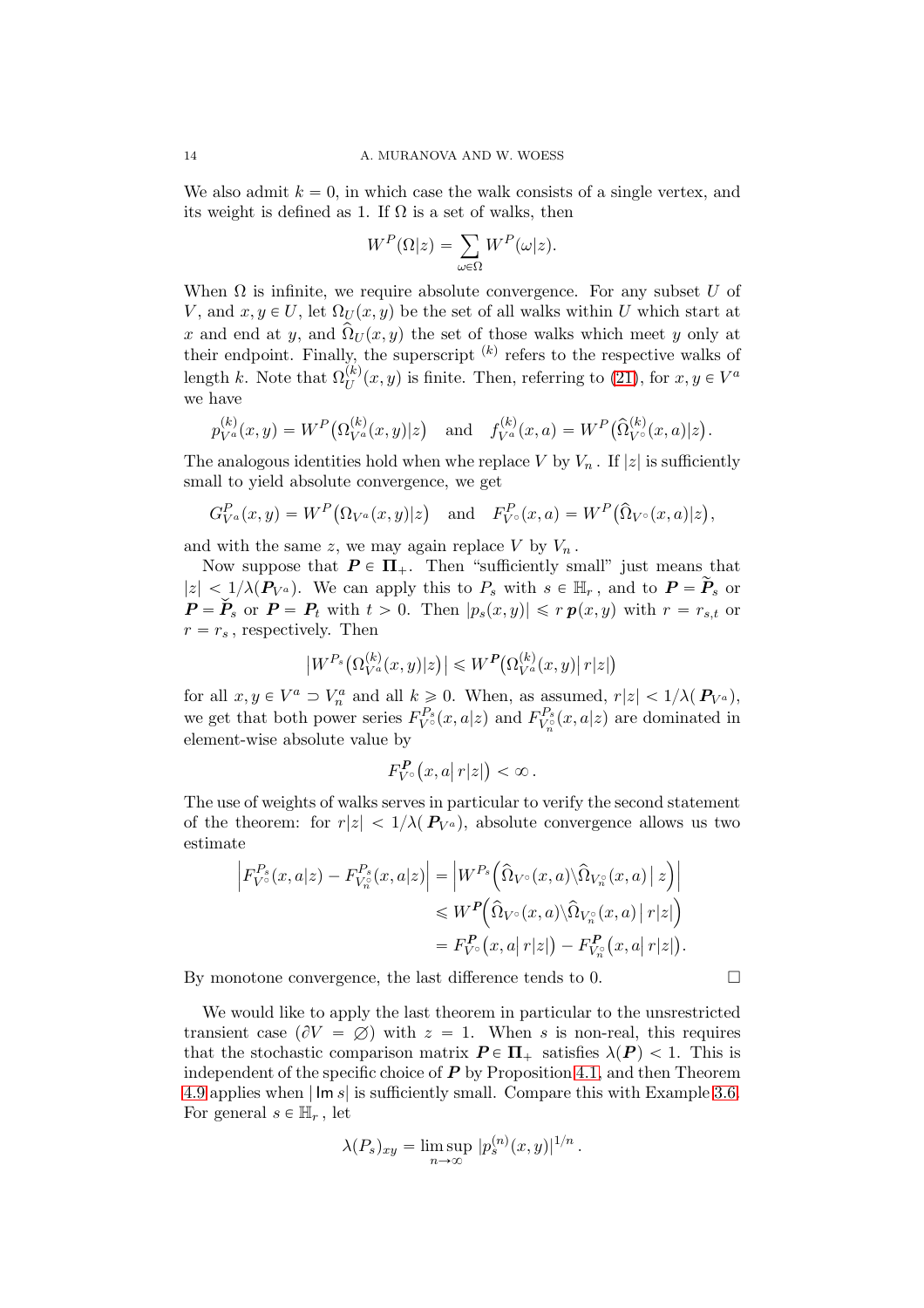Then  $1/\lambda(P_s)_{xy}$  is the radius of convergence of the power series  $G^{P_s}(x, y|z)$ , defined as in [\(15\)](#page-7-3). However, contrary to the stochastic case, we do not see a general argument that this should be independent of  $x$  and  $y$ . Let us call

<span id="page-14-1"></span>(24) 
$$
\lambda(P_s) = \sup \{ \lambda(P_s)_{xy} : x, y \in V \}
$$

the spectral radius of  $P_s$ . In the stochastic case, this is indeed the spectral radius (norm) as a self-adjoint operator, see [\(17\)](#page-8-0). For general  $s \in \mathbb{H}_r$ , we are not aware of an analogous interpretation.

Another question is the following. For stochastic  $P \in \Pi_+$ , the function  $z \mapsto G^{\textbf{P}}(x, y|1/z)/z$  is the  $(x, y)$ -matrix element of the resolvent operator  $(z \cdot I - P)^{-1}$ , so that it extends analytically to  $\mathbb{C}\setminus \text{spec}(P)$ , where  $\text{spec}(P)$ is the spectrum of P as an operator as described via [\(17\)](#page-8-0). Since  $spec(P) \subset$  $[-\lambda(P), \lambda(P)]$  is real, we get that  $G^P(x, y|z)$  extends as a holomorphic function from the disk  $\{z \in \mathbb{C} : |z| < 1/\lambda(P)\}$  to all  $z \in \mathbb{C} \setminus \mathbb{R}$  with  $|z| \geq$  $1/\lambda(P)$ . Is there a similar property for general  $P_s$ ?

These observations and questions are also valid when  $\partial V \neq \emptyset$ . The same is true for the next identities which we state only for empty boundary. Recall that we have  $F^{P_s}(a, a) = 1$  for every  $a \in V$ .

<span id="page-14-0"></span>**Lemma 4.10.** For every  $s \in \mathbb{H}_r$ , the following holds. (a)  $(V, \rho_s)$  is recurrent if and only if  $F^{P_s}(x, a) = 1$  for some  $a \in V$  and all  $x \sim a$ . In this case,  $F^{P_s}(x, y) = 1$  for all  $x, y \in V$ .

(b) In the transient case, for every  $a \in V$ ,

$$
G^{P_s}(a, a) = \frac{1}{1 - U^{P_s}(a, a)}, \quad \text{where} \quad U^{P_s}(a, a) = \sum_{x \sim a} p_s(a, x) F^{P_s}(x, a).
$$

(c) For all  $x, a \in V$  with  $x \neq a$  (not necessarily neighbours)

$$
F^{P_s}(x, a) = \sum_{y} p_s(x, y) F^{P_s}(y, a).
$$

(d) If y is a cut vertex between x and a (i.e., every path from x to a passes through y) then

$$
F^{P_s}(x, a) = F^{P_s}(x, y) F^{P_s}(y, a).
$$

All these identities hold for  $s > 0$ , see e.g. [\[23,](#page-21-1) §1.D], and extend to complex  $s \in \mathbb{H}_r$  by analytic extension, compare with the proof of Theorem [4.5.](#page-10-1) They also hold for the generating functions  $G^{P_s}(a, a|z)$  and  $F^{P_s}(x, y|z)$ with the adaptations

$$
U^{P_s}(a, a|z) = \sum_{x \sim a} p_s(a, x) z F^{P_s}(x, a|z)
$$
 and  

$$
F^{P_s}(x, a|z) = \sum_{y} p_s(x, y) z F^{P_s}(x, a|z)
$$

as long as  $|z| < 1/\lambda(P_s)$ , but it is not clear to us how to bridge the gap between these values of  $z$  and the value 1 corresponding to the statements of Lemma [4.10.](#page-14-0)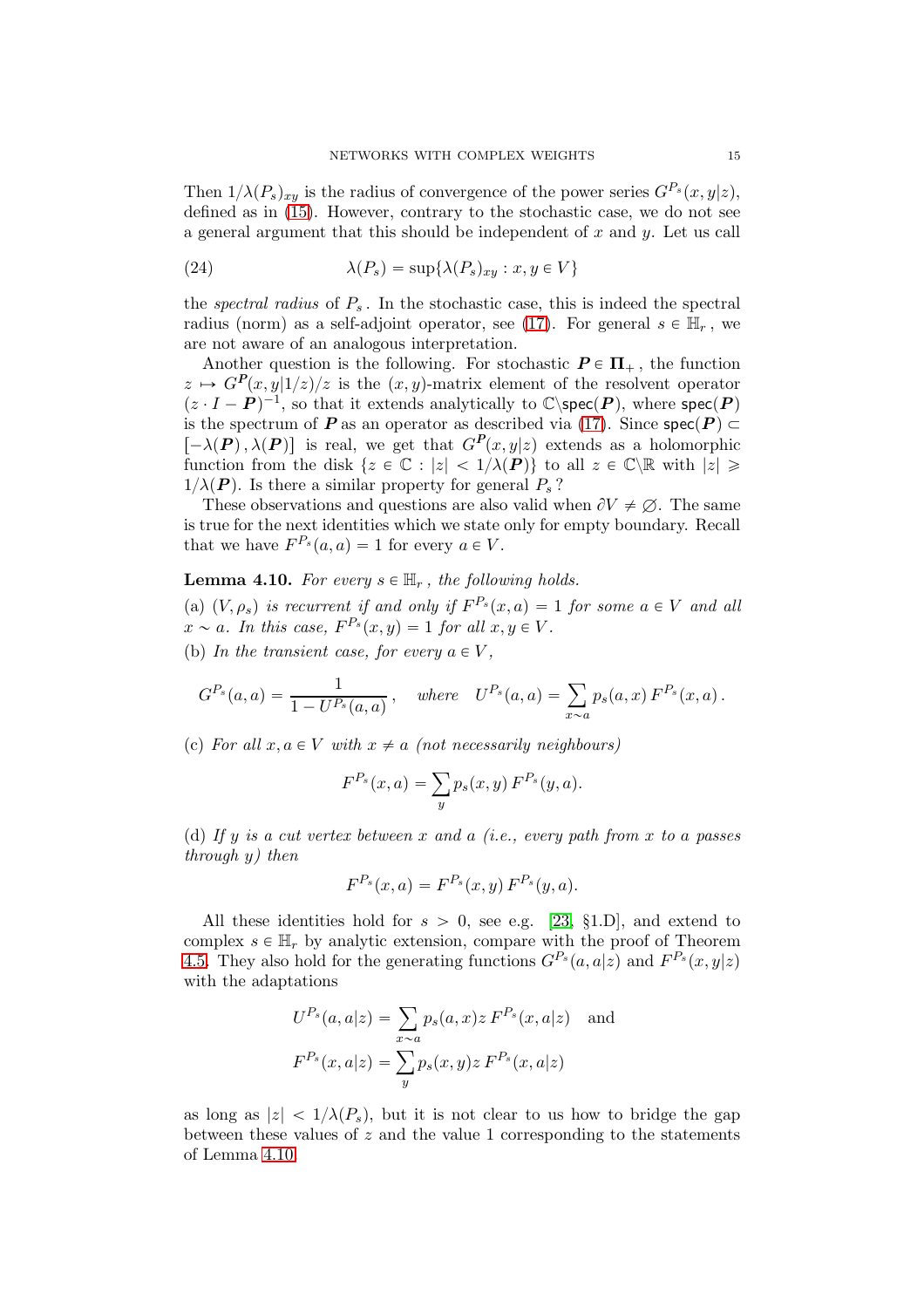#### <span id="page-15-0"></span>16 A. MURANOVA AND W. WOESS

#### 5. Trees and free groups

In this section we concentrate on the infinite, transient case in absence of a finite set of grounded vertices. For  $P_s \in \Pi$ , we shall write  $G^s = G^{P_s}$  and  $F^s = F^{P_s}$  for the associated kernels. The fact that we have these kernels and that their matrix elements are holomorphic functions of  $s \in \mathbb{H}_r$  allows us to transport a variety of methods and results from the stochastic case to this complex-weighted one. Here, we present some example classes of this kind.

# A. Trees and harmonic functions

We assume that  $V = T$  is (the vertex set of) an infinite, locally finite tree, i.e., a connected graph wihout closed walks whose vertices are all distinct. We assume that each vertex has at least two neighbours. We also assume that our complex weights  $\rho_s(x, y)$  are such that  $P_s$  is transient for some  $(\iff \text{all}) \ s \in \mathbb{H}_r$ . Taking up the definition of §[3,](#page-3-0) a function  $h : T \to \mathbb{C}$  is called *harmonic* on T if for all  $x \in T$ 

$$
P_s h = h
$$
, where  $P_s h(x) = \sum_{y:y \sim x} p_s(x, y)h(y)$ .

In this sub-section, we shall explain that every harmonic function has a Poisson-type boundary integral representation.

We start by recalling the *boundary at infinity* of the tree. First of all, for any pair of vertices x, y there is a unique geodesic path  $\pi(x, y) = [x =$  $x_0, x_1, \ldots, x_n = y$  in T from x to y. A geodesic ray is a sequence  $\pi =$  $[x_0, x_1, x_2, \ldots]$  of distinct vertices such that  $x_k \sim x_{k-1}$  for all k. Two rays are called equivalent if (as sets) their symmetric difference is finite, that is, they differ at most for finitely many initial vertices. An equivalence class of rays is an end of T. It represents a way (direction) of going to infinity in T. The set of all ends  $\partial^{\infty}T$  is the boundary at infinity of T. For every  $x \in T$  and  $\xi \in \partial^{\infty}T$ , there is a unique ray  $\pi(x, \xi)$  with initial vertex x which represents ξ. We get the compact metric space  $\hat{T} = T \cup \partial^{\infty} T$  as follows. We fix a "root" vertex o. The length |x| of a vertex  $x \in T$  is its graph distance from o, that is, the number of edges of  $\pi(o, x)$ . For distinct  $\xi, \eta \in \hat{T}$ , their confluent  $\xi \wedge \eta$ is the last common vertex on the geodesics  $\pi(o, \xi)$  and  $\pi(o, \eta)$ . Then

$$
\theta(\xi,\eta) = \begin{cases} 0 & \text{if } \xi = \eta, \\ 2^{-|\xi \wedge \eta|}, & \text{if } \xi \neq \eta \end{cases}
$$

defines an (ultra)metric on  $\hat{T}$ , and T becomes a discrete, dense subset of the compact space  $\hat{T}$ . A basis of the toppology on  $\partial^{\infty}T$  is given by all *boundary* arcs

$$
\partial^{\infty} T_x = \{ \xi \in \partial^{\infty} T : x \in \pi(o, \xi) \}, \quad x \in T.
$$

Each boundary arc is open-compact. A *successor* of a vertex  $x \in T$  is a neighbour y of x such that  $|y| = |x| + 1$ , and then we call  $x = y^-$  the predecessor of y. We have

$$
\partial^{\infty} T_x = \bigcup_{y^- = x} \partial^{\infty} T_y,
$$

a disjoint union.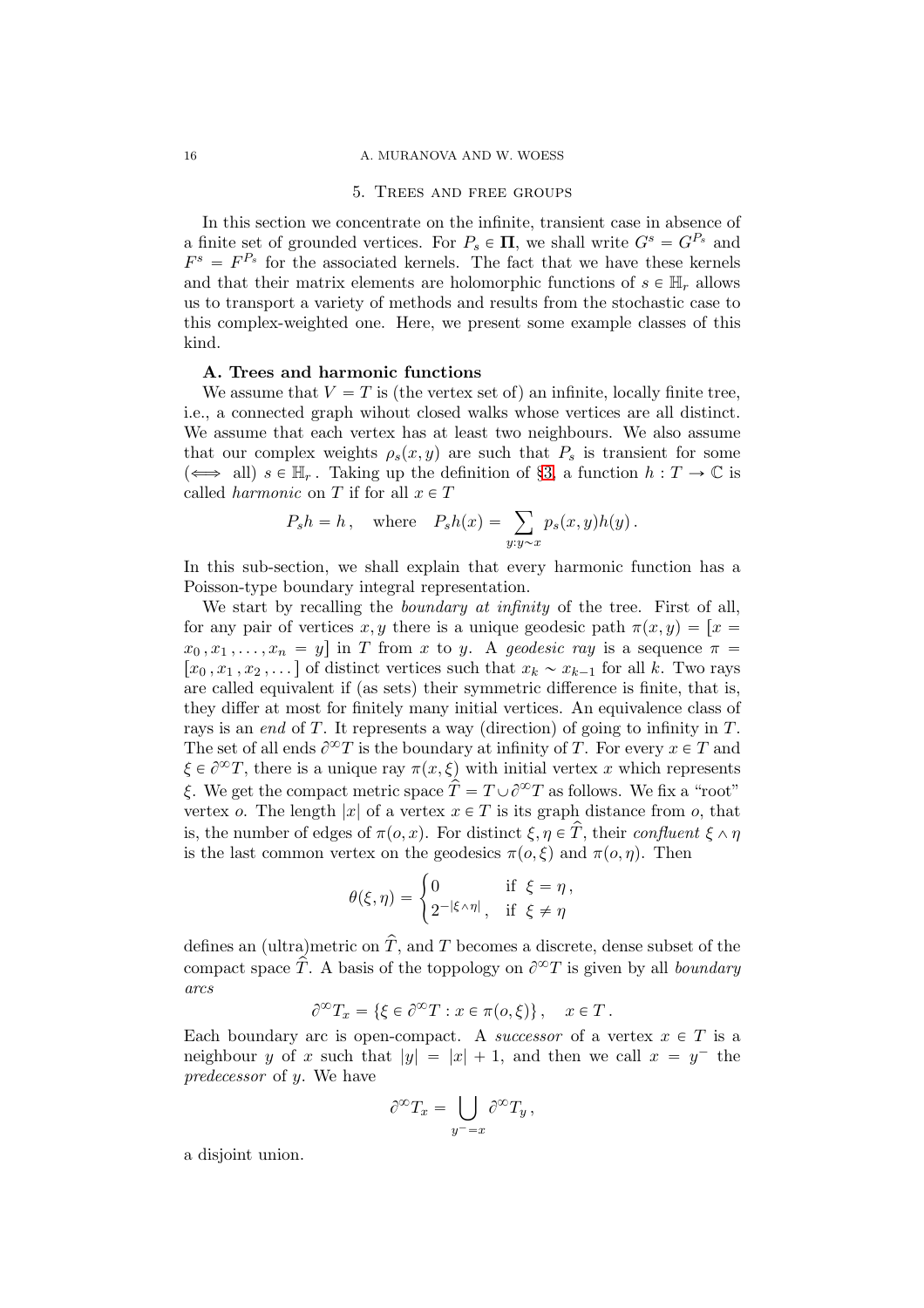<span id="page-16-0"></span>**Definition 5.1.** A distribution on  $\partial^{\infty}T$  is a finitely additive complex measure  $\nu$  on  $\mathcal{F} = {\partial^{\infty}T_x : x \in T}$ , that is,

$$
\nu(\partial^{\infty}T_x) = \sum_{y^-=x} \nu(\partial^{\infty}T_y)
$$

for all  $x \in T$ .

**Remark 5.2.** In [\[9\]](#page-20-12), the following is proved. A distribution  $\nu$  on  $\partial^{\infty}T$ extends to a complex Borel measure on the compact space  $\partial^{\infty}T$  if an only if for any family of mutually disjoint boundary arcs  $\partial^{\infty} T_{x_n}$ ,  $n \in \mathbb{N}$ , one has

$$
\sum_{n} \left| \nu(\partial^{\infty} T_{x_n}) \right| < \infty.
$$

If  $\varphi$  is a locally constant function on  $\partial^{\infty}T$  then it can be written as a linear combination of indicator functions of boundary arcs,

$$
\varphi = \sum_{j=1}^k c_k \mathbf{1}_{\partial^\infty T_{x_j}}, \quad c_j \in \mathbb{C},
$$

and in this case, the arcs can be forced to be pairwise disjoint. For a distribution  $\nu$  as in Definition [5.1,](#page-16-0) we then set

(25) 
$$
\int_{\partial^{\infty} T} \varphi \, d\nu = \sum_{j=1}^{k} c_k \, \nu(\partial^{\infty} T_{x_j}).
$$

As a matter of fact, via this definition, the linear space of all distributions is the dual of the space of all locally constant functions on  $\partial^{\infty}T$ , compare with [\[9\]](#page-20-12).

In addition to Lemma [4.10,](#page-14-0) we now shall need the following, which is specific to trees.

<span id="page-16-2"></span>**Lemma 5.3.** Suppose that  $(T, \rho_s)$  is transient. Then for every  $s \in \mathbb{H}_r$  and every pair of neighbours  $x, y \in T$ ,

$$
p_s(x,y)(1 - F^{P_s}(x,y)F^{P_s}(y,x)) = F^{P_s}(x,y)(1 - U^{P_s}(y,x)).
$$

In particular,

$$
F^{P_s}(x,y)F^{P_s}(y,x) \neq 1 \quad and \quad F^{P_s}(x,y) \neq 0.
$$

*Proof.* For real  $s > 0$ , the identity is derived in [\[23,](#page-21-1) (9.35)]. Once more, it must hold for all  $s \in \mathbb{H}_r$  by analytic extension. must hold for all  $s \in \mathbb{H}_r$  by analytic extension.

Note that for arbitrary  $x, y \in T$ , if  $[x = x_0, x_1, \ldots, x_n = y]$  is the geodesic path connecting the two, then the tree structure and Lemma  $4.10(c)$  imply that

<span id="page-16-1"></span>(26) 
$$
F^{P_s}(x,y) = F^{P_s}(x,x_1)F^{P_s}(x_1,x_2)\cdots F^{P_s}(x_{n-1},y) \neq 0.
$$

**Corollary 5.4.** In the transient case,  $G^{P_s}(x, y) \neq 0$  for all  $x, y \in T$ .

At this point, we can define the Martin kernel as in the stochastic case:

$$
K^{P_s}(x,\xi) = \lim_{y \to \xi} \frac{G^{P_s}(x,y)}{G^{P_s}(o,y)} = \frac{F^{P_s}(x,x \wedge \xi)}{F^{P_s}(o,x \wedge \xi)}, \quad (x,\xi) \in T \times \partial^{\infty} T.
$$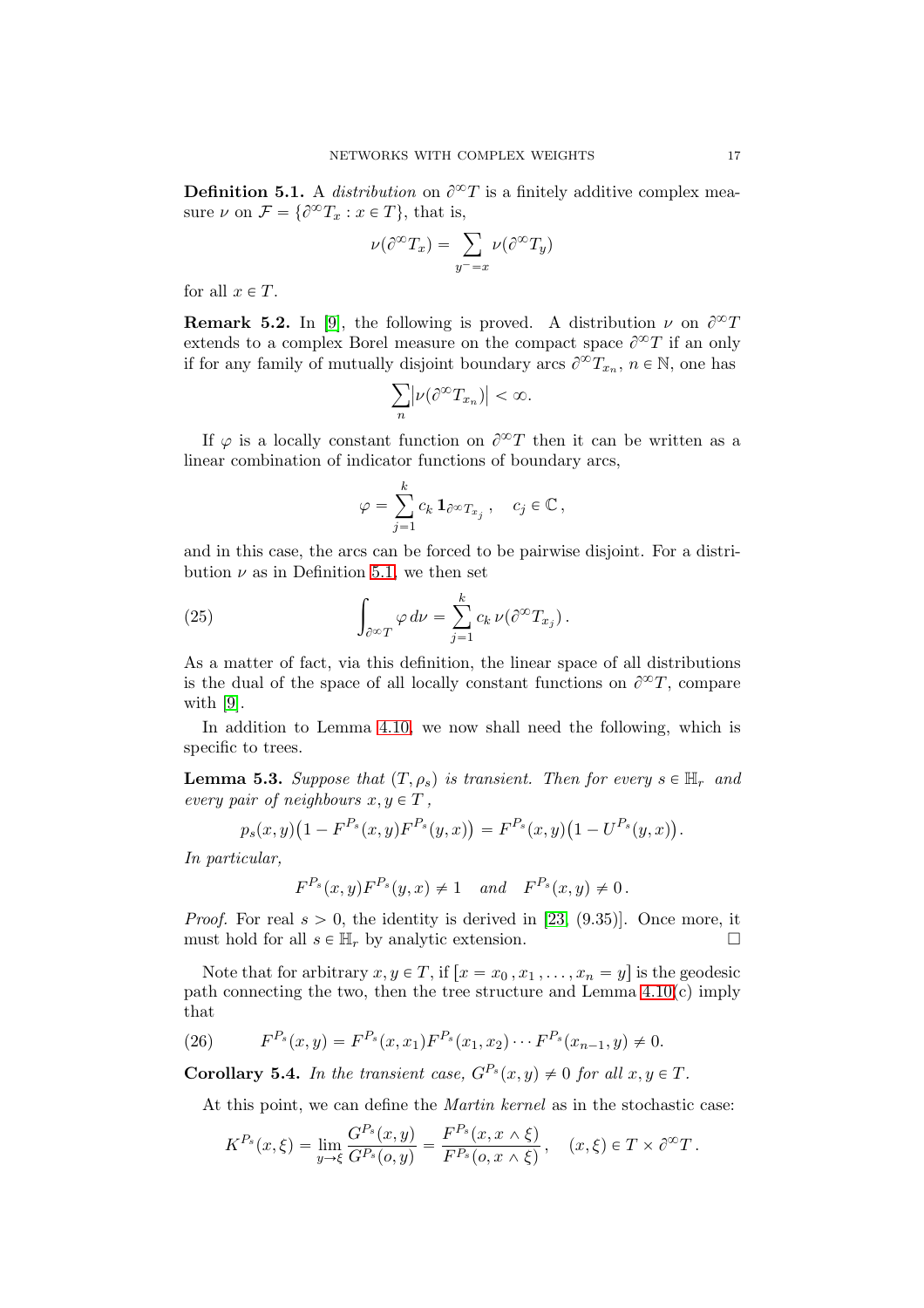The second identity follows from [\(26\)](#page-16-1). Note that for any fixed  $x \in T$ , the function  $\xi \mapsto K(x,\xi)$  is locally constant on  $\partial^{\infty}T$ . We now get the following extension of a result which is well-known in the stochastic case.

<span id="page-17-0"></span>Theorem 5.5. Harmonic functions are in one-to-one correspondence with distributions on  $\partial^{\infty}T$ : for every harmonic function h on T with respect to  $P_s$  ( $s \in \mathbb{H}_r$ ), there is a unique distribution  $\nu^h$  on  $\partial^{\infty}T$  such that

$$
h(x) = \int_{\partial^{\infty} T} K^{P_s}(x,\xi) d\nu^h(\xi) \quad \text{for all} \ \ x \in T.
$$

The distribution is given by

$$
\nu^{h}(\partial^{\infty}T_{x}) = F^{P_{s}}(o, x) \frac{h(x) - F^{P_{s}}(x, x^{-})h(x^{-})}{1 - F^{P_{s}}(x, x^{-})F^{P_{s}}(x^{-}, x)}, \quad x \in T \setminus \{o\},
$$

and  $\nu^h(\partial^{\infty}T) = h(o)$ .

The proof is exactly as in [\[23,](#page-21-1) Theorem 9.36]. It goes back to [\[6\]](#page-20-13).

More generally, for  $\lambda \in \mathbb{C}$ , a function  $h : T \to \mathbb{C}$  is called  $\lambda$ -harmonic with respect to  $(T, \rho_s)$  if  $P_s h = \lambda \cdot h$ . For suitable values of  $\lambda$ , the above extends to  $\lambda$ -harmonic functions. Namely, if for  $t > 0$ 

<span id="page-17-1"></span>(27) 
$$
|\lambda| > r_{s,t} \lambda(P_{t|V^a})
$$
 or  $|\lambda| > r_s \lambda(\tilde{P}_{s|V^a})$  or  $|\lambda| > r_s \lambda(\tilde{P}_{s|V^a})$ 

then we can use comparison and work with  $G^{P_s}(x, y|1/\lambda)$  and  $F^{P_s}(x, y|1/\lambda)$ . The associated Martin kernel is then

$$
K^{P_s}(x,\xi|\lambda) = \frac{F^{P_s}(x,x \wedge \xi|1/\lambda)}{F^{P_s}(o,x \wedge \xi|1/\lambda)}, \quad (x,\xi) \in T \times \partial^{\infty} T.
$$

In this case, the arguments of [\[23,](#page-21-1) (9.35)] that lead to Lemma [5.3](#page-16-2) can be applied directly via "path composition" as in that reference, and one gets

$$
p_s(x,y)\big(1-F^{P_s}(x,y|1/\lambda)F^{P_s}(y,x1/\lambda)\big)=\lambda F^{P_s}(x,y|1/\lambda)\big(1-U^{P_s}(y,x|1/\lambda)\big).
$$

Thereafter, everything works as in [\[19\]](#page-20-14) (with a little care concerning the slightly different notation), and one gets the analogue of Theorem [5.5](#page-17-0) with  $\nu^h$ as in that theorem, replacing the appearing terms  $F^{P_s}(\cdot, \cdot)$  with  $F^{P_s}(\cdot, \cdot|1/\lambda)$ . Following the methods of [\[19\]](#page-20-14), one also gets boundary integral representations of  $\lambda$ -polyharmonic functions for complex  $\lambda$  in the range of [\(27\)](#page-17-1).

However, in general  $\lambda = 1$  does not belong to that range, unless the stochastic operators have spectral radius strictly  $\langle 1 \text{ and } |s|/$  Re s is sufficiently close to 1. One of the future issues is to understand if and how the gap between  $\lambda = 1$  and  $\lambda$  in the range of [\(27\)](#page-17-1) can be bridged. The (finite) Example [3.6](#page-6-1) indicates that this will not always be possible.

## B. Free groups

We consider the case when  $V = \Gamma$  is a finitely generated group and A is a finite, symmetric set of generators of  $\Gamma$  which does not contain the group identity e. The Cayley graph of  $\Gamma$  has vertex set  $\Gamma$ , and two vertices x, y are neighbours if and only if  $x^{-1}y \in A$ . Then it is natural to require that the edge admittances [\(1\)](#page-0-0) satisfy

$$
\rho_s(x,y) = \rho_s(e, x^{-1}y),
$$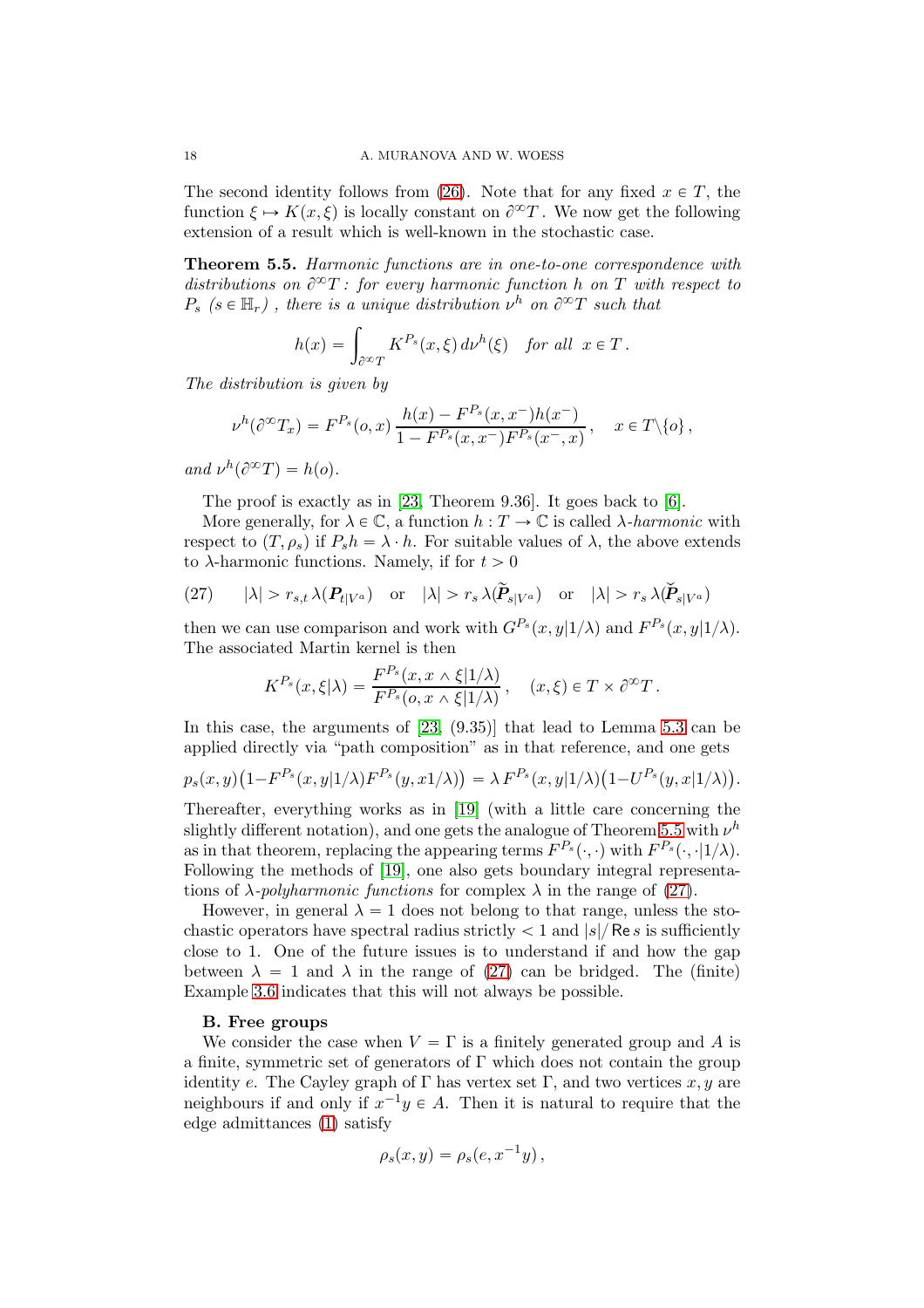so that  $a \mapsto \rho_s(e, a)$  is a non-zero, symmetric function  $A \to \mathbb{C}$ . We then have  $\rho_s(x) = \rho_s(e) = \sum_{a \in A} \rho_s(e, a)$  for the total admittance at any group element (vertex)  $x$ . We get that

$$
p_s(x, y) = \mu_s(x^{-1}y)
$$
, where  $\mu_s(x) = \frac{\rho_s(e, x)}{\rho_s(e)}$ 

is a symmetric, complex measure supported by  $A$  with total sum 1. The transition operator  $P_s$  is then the right convolution operator by  $\mu_s$ , and in the subsequent notation, we shall alsways refer to  $\mu_s$  in the place of  $P_s$ . It is natural to consider the action on  $\ell^2(\Gamma)$ , the Hilbert space of all square summable complex functions on Γ. The operator is symmetric, but not selfadjoint unless  $s > 0$ . We are interested in its norm  $\|\mu_s\|_{\ell^2}$  and its operator spectral radius

$$
\lambda_{\ell^2}(\mu_s) = \lim_{n \to \infty} \|\mu_s^{(n)}\|_{\ell^2}^{1/n},
$$

where  $\mu_s^{(n)}$  is the n<sup>th</sup> convolution power of  $\mu_s$ . For the "spectral radius"  $\lambda(\mu_s) = \lambda(P_s)$  defined in [\(24\)](#page-14-1), we have

$$
\lambda(\mu_s) \leqslant \lambda_{\ell^2}(\mu_s) \leqslant \|\mu_s\|_{\ell^2}, \quad s \in \mathbb{H}_r \,.
$$

When  $s > 0$ , the three numbers coincide, with  $\lambda(\mu_s)$  being the associated Markov chain spectral radius [\(16\)](#page-7-2), and  $\mu_s$  is of course a probability measure on Γ.

For any  $s \in \mathbb{H}_r$ , when  $|z| < 1/\lambda(\mu_s)$ , we get convergence of the power series  $G^{\mu_s}(x, y|z)$ . This holds in particular, when  $|z| < 1/\|\mu_s\|_{\ell^2}$ .

We now consider the case when  $\Gamma$  is a *free group* with free generators  $a_1, \ldots, a_k \ (k \geq 2)$ . We set  $a_{-j} = a_j^{-1}$  and  $A = \{a_{\pm j} : j = 1, \ldots, k\}$  for our symmetric generating set. Recall that  $\Gamma$  consists of all *reduced words* 

$$
x = a_{j_1}a_{j_2}\cdots a_{j_n}, \quad n \ge 0, \ j_l \in J = \{\pm 1,\ldots,\pm k\}, j_l \ne -j_{l-1}.
$$

When  $n = 0$ , this is the empty word, which stands for the group identity e. The group operation is concatenation of words followed by reduction, i.e., cancellation of successive "letter" pairs  $a_j a_{-j}$ ,  $j \in J$ .

The Cayley graph of  $\Gamma$  with respect to A is the regular tree where each vertex has 2k neighbours. It is very well known since [\[14\]](#page-20-15) that  $\lambda(\mu_s) < 1$  in the stochastic case  $s > 0$ , and we have transience. In particular, the results of the preceding sub-section apply here. The following important result is due to [\[2\]](#page-19-3); for a simple "random walk" proof, see [\[21\]](#page-20-16).

**Proposition 5.6.** For any  $s \in \mathbb{H}_r$ ,

$$
\|\mu_s\|_{\ell^2} = 2 \cdot \min \left\{ t + \sum_{j=1}^k \left( \sqrt{t^2 + |\mu_s(a_j)|^2} - t \right) : t \ge 0 \right\}.
$$

In particular, the norm is the same as for  $|\mu|_s$ , where  $|\mu|_s(x) = |\mu_s(x)|$ . The latter is in general not a probability measure, its total mass is  $\geq 1$ . Thus, we may have  $\|\mu_s\|_{\ell^2} \geq 1$  when s is complex. We have by Proposition [2.2](#page-2-4)

<span id="page-18-0"></span>(28) 
$$
|\mu|_s(\Gamma) = 2 \sum_{j=1}^k |\mu_s(a_j)| = \frac{\sum_j |\rho_s(e, a_j)|}{\left|\sum_j \rho_s(e, a_j)\right|} \leq \frac{|s|}{\text{Re } s},
$$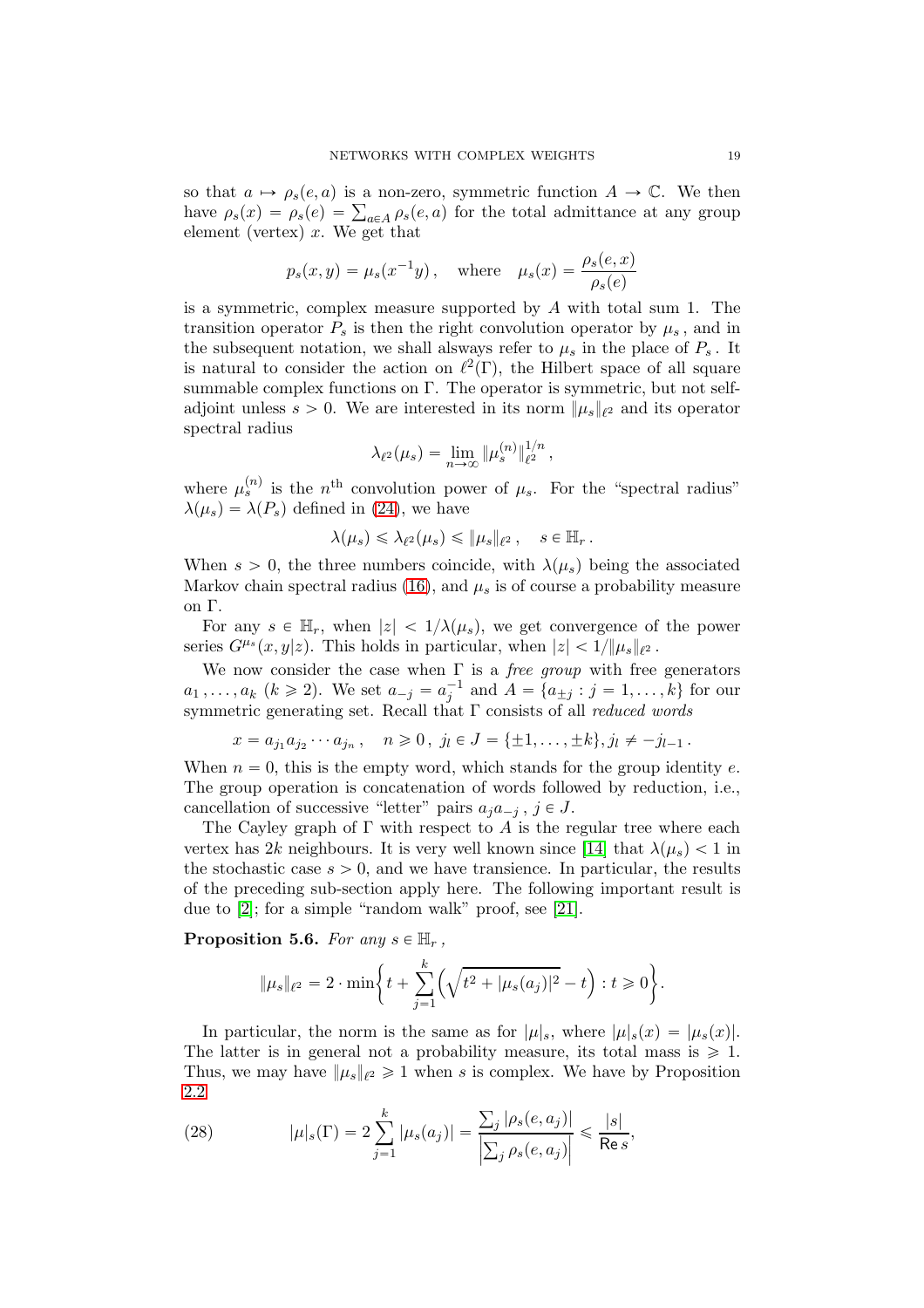and since  $\frac{1}{|\mu|s(\Gamma)}|\mu|_s$  is a probability measure, its operator norm (= spectral radius) is  $\leq 1$ . The stochastic transition operator induced by this probability measure is  $\dot{P}_s$ . Again, if Re  $s/|s|$  is sufficiently close to 1, we can use the comparison method described in the previous sections, including the Green kernel at  $z = 1$ . As a matter of fact, this applies to any non-amenable group. but here we have a specific formula for the norm.

**Example 5.7.** We suppose that  $\rho_s(e, a_j) = \rho_s(e, a_{-j}) \in \{1, s, 1/s\}$  and that  $s = e^{i\alpha}$  with  $|\alpha| < \pi/2$ .

Note that then admittance  $= 1$  means  $R = 1$ ,  $L = D = 0$ , admittance  $= s$ means  $D = 1$ ,  $L = R = 0$ , and admittance  $= 1/s$  means  $L = 1$ ,  $R = D = 0$ . Let

$$
|\{j \in \{1, ..., k\} : \rho_s(e, a_j) = s\}| = l_1,
$$
  
 
$$
|\{j \in \{1, ..., k\} : \rho_s(e, a_j) = 1/s\}| = l_2, \text{ and}
$$
  
 
$$
|\{j \in \{1, ..., k\} : \rho_s(e, a_j) = 1\}| = l_3 = k - l_1 - l_2.
$$

Then  $\frac{1}{|\mu|s(\Gamma)}|\mu|_s$  is equidistribution on A, and it is very well known that the norm of the associated convolution operator, i.e., the spectral radius of simple random walk is  $\sqrt{2k-1}/k$ . Consequently,

$$
\|\mu_s\|_{\ell^2} = \frac{\sqrt{2k-1}}{|l_1 s + l_2/s + l_3|}.
$$

If  $l_3 > l_1 + l_2$  then

$$
\|\mu_s\|_{\ell^2} \leqslant \frac{\sqrt{2k-1}}{k-2(l_1+l_2)},
$$

and if  $l_1 + l_2$  is fixed, then this will be  $\lt 1$  for k sufficiently large, so that the Green kernel  $G^{\mu_s}(x, y|z)$  is defined via the corresponding power series for complex z in an open disk around the origin that contains  $z = 1$ .

The same is true when k is small and the angle  $\alpha$  is sufficiently close to 0. For example, when  $k = 2$  and  $l_1 = l_2 = 1$  then  $\|\mu_s\|_{\ell^2} =$  $\sqrt{3}/(2 \cos \alpha)$  which is  $< 1$  when  $|\alpha| < \pi/6$ .

Of course, the general estimate [\(28\)](#page-18-0) yields a smaller range of angles  $\alpha$  for which one obtains  $\|\mu_s\|_{\ell^2} < 1$ , like in the finite network of Example [3.6.](#page-6-1)

In all those cases, the power series representation of the Green kernel in a neighbourhood of  $z = 1$  allows to derive a variety of further results, such as the study of polyharmonic functions as in [\[19\]](#page-20-14).

## **REFERENCES**

- <span id="page-19-2"></span>[1] Lars V. Ahlfors: Complex analysis. An introduction to the theory of analytic functions of one complex variable. 3rd ed., McGraw-Hill, New York, 1978. ISBN 0070006571
- <span id="page-19-3"></span>[2] Charles A. Akemann and Phillip A. Ostrand: Computing norms in group  $C^*$ -algebras. Amer. J. Math. 98(4): 1015–1047, 1976. [DOIhttps://doi.org/10.2307/2374039](DOI https://doi.org/10.2307/2374039)
- <span id="page-19-0"></span>[3] Patricia Alonso Ruiz: Power dissipation in fractal Feynman-Sierpinski AC circuits. Journal of Mathematical Physics 58: 215–237, 2017. <http://dx.doi.org/10.1063/1.4994197>
- <span id="page-19-1"></span>[4] John C. Baez and Brendon Fong: A compositional framework for passive linear networks. Theory Appl. Categ. 33(38): 1158–1222, 2018. <http://www.tac.mta.ca/tac/volumes/33/38/33-38abs.html>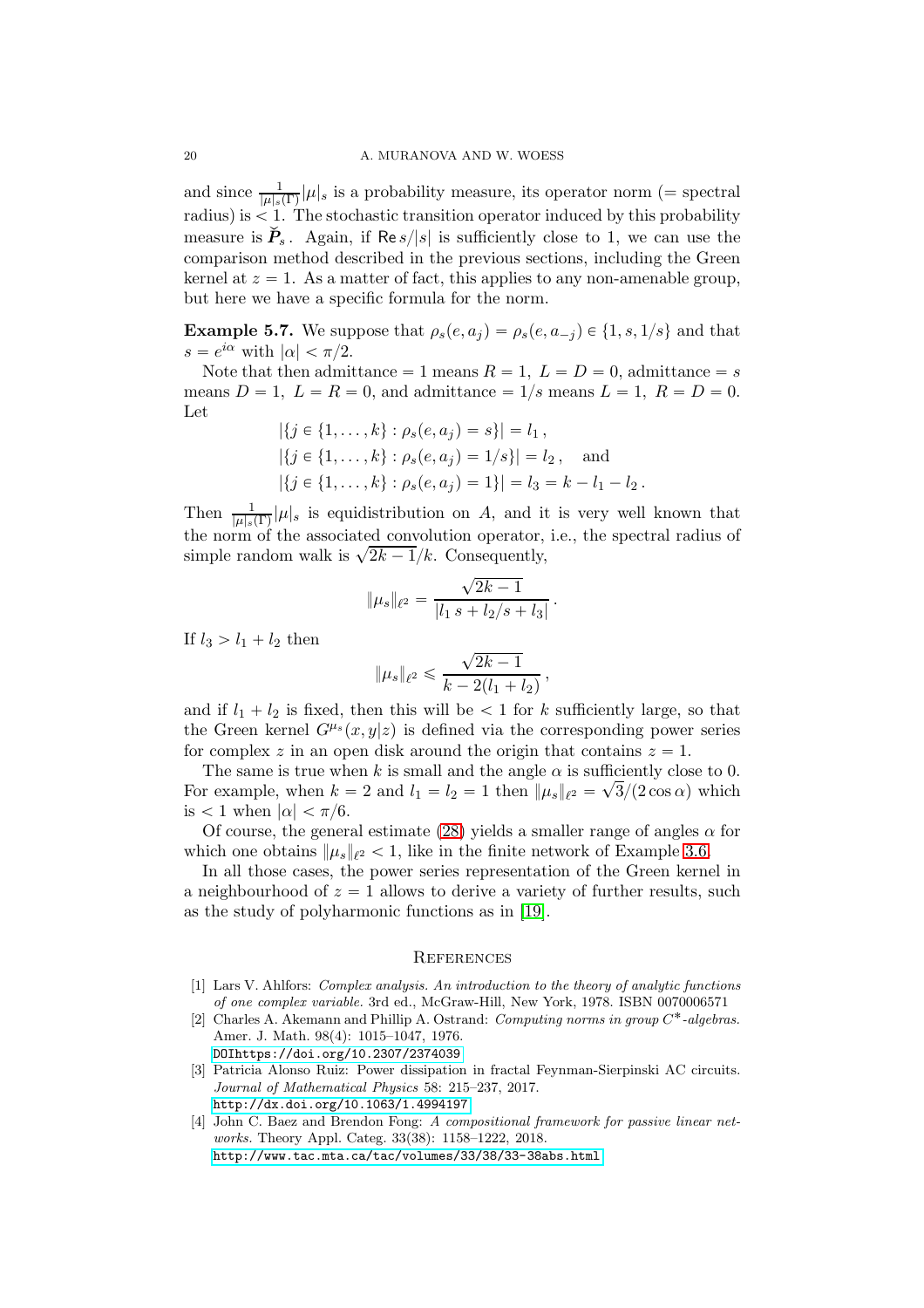- <span id="page-20-6"></span>[5] Otto Brune: Synthesis of a finite two-terminal network whose driving-point impedance is a prescribed function of frequency. Thesis (Sc. D.), Massachusetts Institute of Technology, Dept. of Electrical Engineering, Massachusetts, 1931. <http://dx.doi.org/10.1002/sapm1931101191>
- <span id="page-20-13"></span><span id="page-20-3"></span>[6] Pierre Cartier: Fonctions harmoniques sur und arbre. Symposia Math. 9: 203–270, 1972.
- [7] Joe P. Chen, Luke G. Rogers, Loren Anderson, Ulysses Andrews, Antoni Brzoska, Aubrey Coffey, Hannah Davis, Lee Fisher, Madeline Hansalik, Stephew Loew, and Alexander Teplyaev: Power dissipation in fractal AC circuits. Journal of Physics A: Mathematical and Theoretical, 50(32): 325205, 20 pp., 2017. <http://dx.doi.org/10.1088/1751-8121/aa7a66>
- [8] Fan R. K. Chung: Spectral Graph Theory. CMBS Regional Conference Series in Mathematics. AMS Vol. 92, Providence, Rhode Island, 1997. <http://dx.doi.org/10.1090/cbms/092>
- <span id="page-20-12"></span>[9] Joel M. Cohen, Flavia Colonna and David Singman: Distributions and measures on the boundary of a tree. J. Math. Anal. Appl. 293(1): 89–107, 2004. <https://doi.org/10.1016/j.jmaa.2003.12.015>
- <span id="page-20-10"></span>[10] John B. Conway: Functions of one Complex Variable. 2nd edition, Springer, New York, 1978.
- <span id="page-20-9"></span>[11] Travis G. Draper, Fernando Guevara Vasquez, Justin Cheuk-Lum Tse, E. Wallengren Toren, and Kenneth Zheng. Matrix valued inverse problems on graphs with application to mass-spring-damper systems. Netw. Heterog. Media 15(1): 1–28, 2020. <https://doi.org/10.3934/nhm.2020001>
- <span id="page-20-0"></span>[12] Peter G. Doyle and J. Laurie Snell: Random Walks and Electric Networks. Carus Mathematical Monographs, 22. Mathematical Association of America, Washington, DC, 1984.

<https://doi.org/10.5948/UPO9781614440222>

- <span id="page-20-7"></span>[13] Thomas Hirschler and Wolfgang Woess: Laplace and bi-Laplace equations for directed networks and Markov chains. Expositiones Math. 39(2): 271–301, 2021. <https://doi.org/10.1016/j.exmath.2021.04.001>
- <span id="page-20-15"></span>[14] Harry Kesten: Symmetric random walks on groups. Trans. Amer. Math. Soc. 92: 336–354, 1959.
	- <https://doi.org/10.1090/S0002-9947-1959-0109367-6>
- <span id="page-20-2"></span>[15] Russell Lyons with Yuval Peres: Probability on Trees and Networks. Cambridge University Press, New York, 2016. <https://doi.org/10.1017/9781316672815>
- <span id="page-20-4"></span>[16] Anna Muranova: On the notion of effective impedance for finite and infinite networks. PhD Thesis, Bielefeld University, 2020.
	- <https://doi.org/10.4119/unibi/2940793>
- <span id="page-20-5"></span>[17] Anna Muranova: On the notion of effective impedance. Operators and Matrices 14(3): 723–741, 2020.

<http://dx.doi.org/10.7153/oam-2020-14-46>

<span id="page-20-8"></span>[18] Anna Muranova: On the effective impedance of finite and infinite networks. Potential Analysis, in print.

```
https://doi.org/10.1007/s11118-021-09901-8
```
- <span id="page-20-14"></span>[19] Massimo A. Picardello and Wolfgang Woess: Boundary representations of λ-harmonic and polyharmonic functions on trees. Potential Analysis 51(4): 541–561, 2019. <https://doi.org/10.1007/s11118-018-9723-5>
- <span id="page-20-11"></span>[20] Eugene Seneta: Nonnegative matrices and Markov chains. Second edition. Springer Series in Statistics. Springer-Verlag, New York, 1981 <https://doi.org/10.1007%2F0-387-32792-4>
- <span id="page-20-16"></span>[21] Wolfgang Woess: A short computation of the norms of free convolution operators. Proc. Amer. Math. Soc. 96(1): 167–170, 1986. <https://doi.org/10.1090/S0002-9939-1986-0813831-3>
- <span id="page-20-1"></span>[22] Wolfgang Woess: Random Walks on Infinite Graphs and Groups. Cambridge Tracts in Mathematics, 138. Cambridge University Press, 2000. <http://dx.doi.org/10.1017/CBO9780511470967>